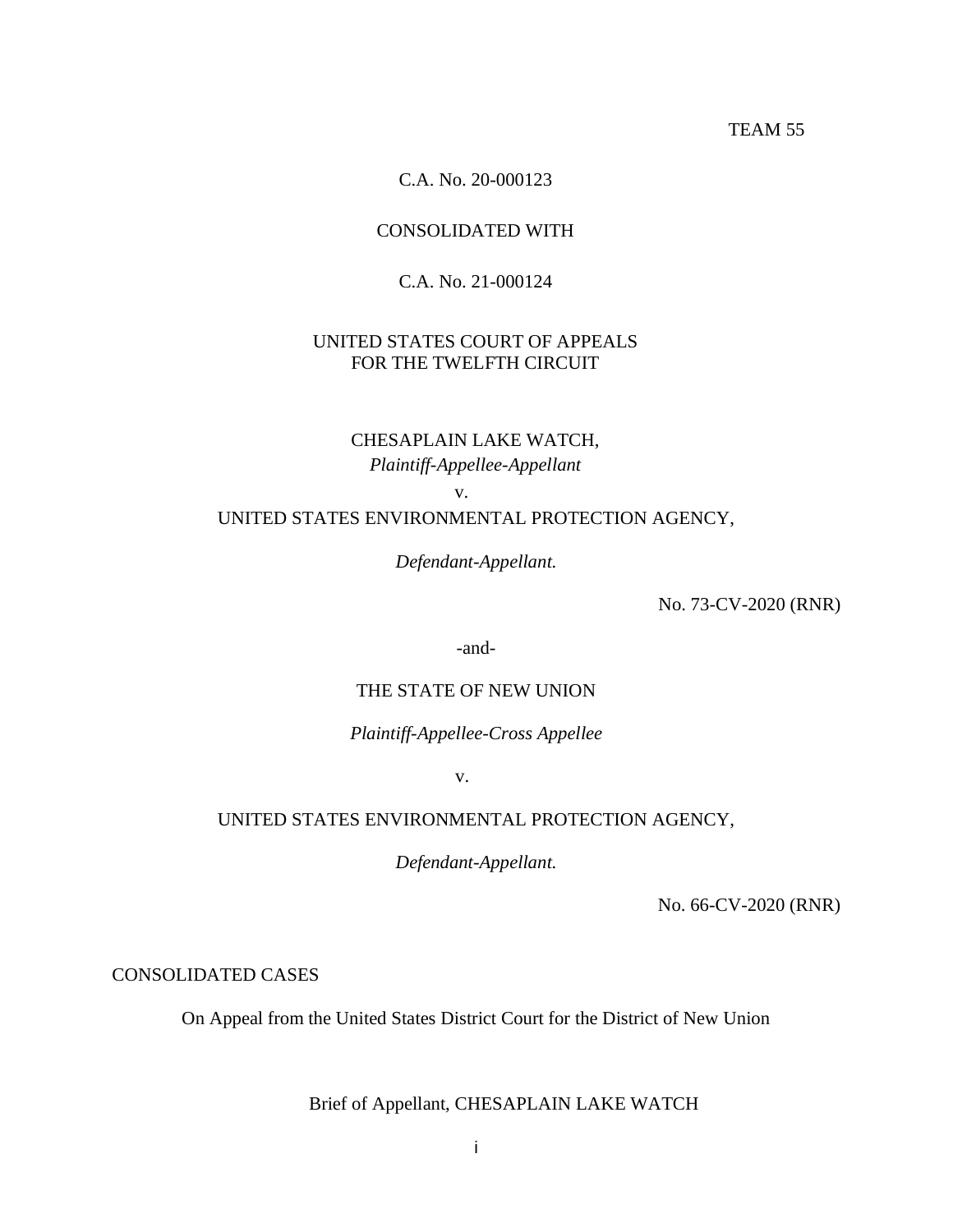## **TABLE OF CONTENTS**

|    | $A_{\cdot}$ |                                                                                                                                          |  |  |  |  |  |
|----|-------------|------------------------------------------------------------------------------------------------------------------------------------------|--|--|--|--|--|
|    | <b>B.</b>   |                                                                                                                                          |  |  |  |  |  |
|    | $C$ .       |                                                                                                                                          |  |  |  |  |  |
|    | D.          |                                                                                                                                          |  |  |  |  |  |
|    |             |                                                                                                                                          |  |  |  |  |  |
|    |             |                                                                                                                                          |  |  |  |  |  |
| 15 |             |                                                                                                                                          |  |  |  |  |  |
|    | Ι.          | The Challenges to Lake Chesaplain's TMDL are fit for                                                                                     |  |  |  |  |  |
|    | Π.          | Congressional Intent Leaves Little Room for Administrative<br>Interpretation by the EPA Regarding the Definition of "Total Maximum Daily |  |  |  |  |  |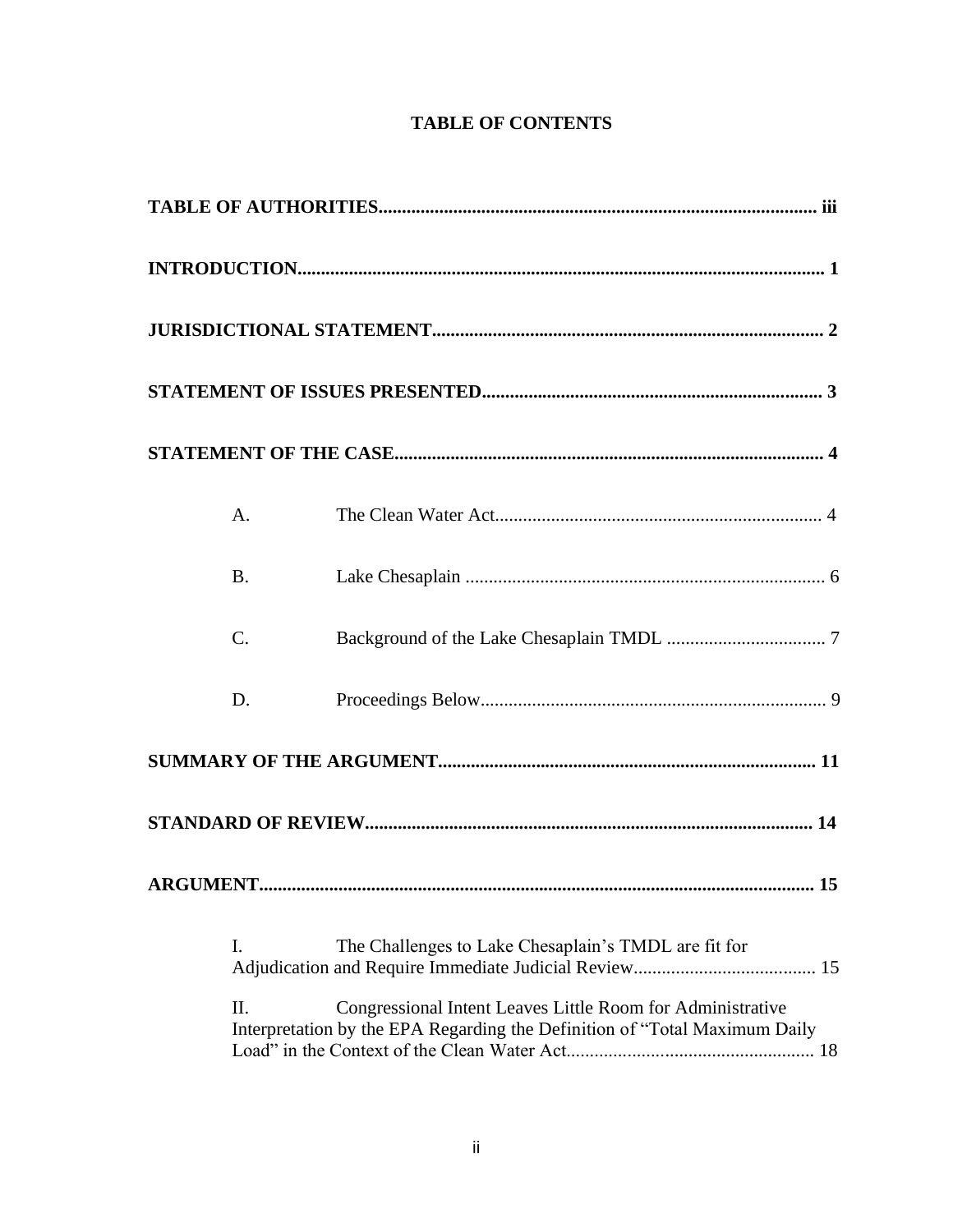|      | The EPA determination to reject the New Union<br>A.<br>Chesaplain Watershed phosphorus TMDL on the grounds that it failed to<br>include wasteload allocations and load allocations was not contrary to                                 |
|------|----------------------------------------------------------------------------------------------------------------------------------------------------------------------------------------------------------------------------------------|
|      | The EPA's adoption of a TMDL for the Lake Chesaplain<br><b>B.</b><br>Watershed consisting of an annual pollution loading reduction to be<br>phased in over five years violates the CWA $\S$ 303(d) requirements for a<br>$\mathcal{D}$ |
| III. | EPA's Consideration of BMP's in Wasteload Allocation Credit<br>Program Was "Arbitrary and Capricious" Because of Known Political                                                                                                       |

|--|--|

## **TABLE OF AUTHORITIES**

## **Cases**

| Abbott Laboratories v. Gardner,              |
|----------------------------------------------|
|                                              |
| Am. Farm Bureau Fed'n v. U.S. EPA,           |
|                                              |
| Ass'n of Am. Med. Colleges v. United States, |
|                                              |
| Barrick Goldstrike Mines, Inc. v. Browner,   |
|                                              |
| Bravos v. Green,                             |
|                                              |
| Bullard v. Blue Hills Bank,                  |
| 3                                            |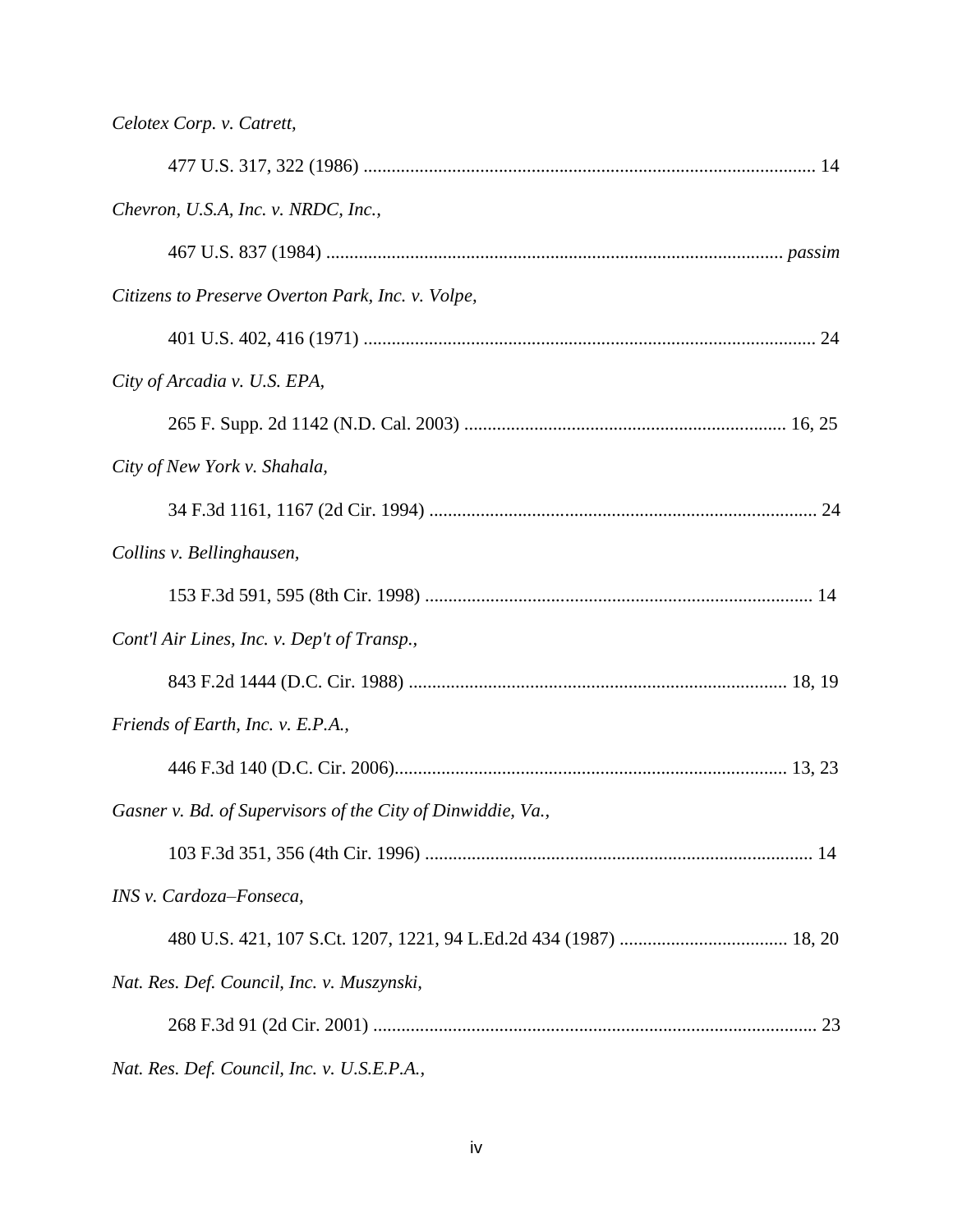| New York v. EPA,                          |  |
|-------------------------------------------|--|
|                                           |  |
| Ohio Forestry Ass'n, Inc. v. Sierra Club, |  |
|                                           |  |
| Reno v. Catholic Social Services, Inc.,   |  |
|                                           |  |
| Sierra Club v. EPA,                       |  |
|                                           |  |
| Sierra Club v. Meiburg,                   |  |
|                                           |  |
| Twiss v. Kury,                            |  |
|                                           |  |
| United States v. Dauray,                  |  |
|                                           |  |
| <b>Statutes</b>                           |  |
|                                           |  |
|                                           |  |
|                                           |  |
|                                           |  |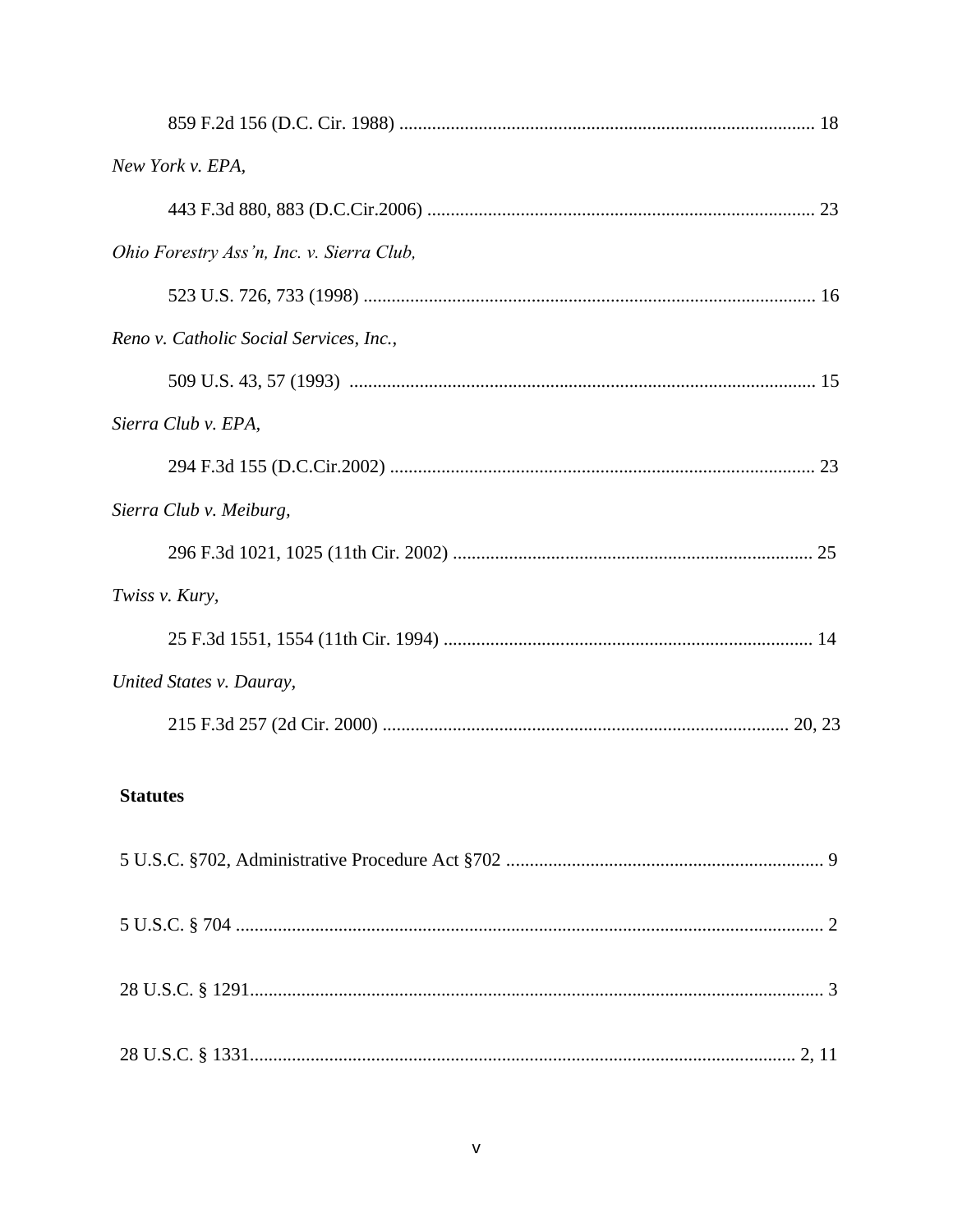| <b>Rules</b>                                                                    |
|---------------------------------------------------------------------------------|
|                                                                                 |
| <b>Other Authorities</b>                                                        |
| Benefits of Healthy Watersheds, EPA, https://www.epa.gov/hwp/benefits-healthy-  |
| Dictionary by Merriam Webster, https://www.merriam-webster.com/dictionary/total |
| Dictionary by Merriam Webster, https://www.merriam-webster.com/dictionary/daily |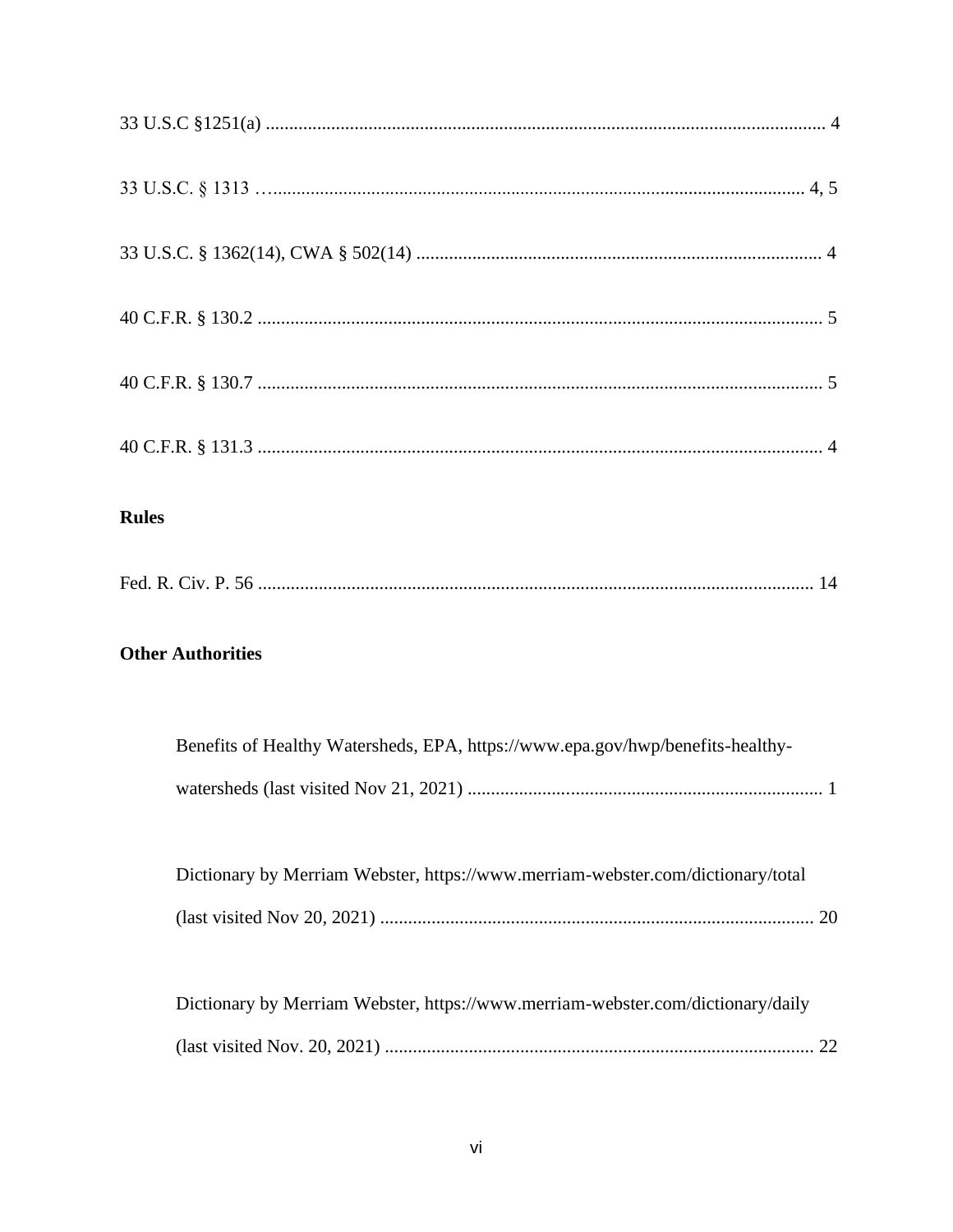| Management of Riparian Areas, in Riparian areas: Functions and strategies for |  |
|-------------------------------------------------------------------------------|--|
|                                                                               |  |

| Overview of TMDLS, EPA, https://www.epa.gov/tmdl/overview-total-maximum-daily- |  |
|--------------------------------------------------------------------------------|--|
|                                                                                |  |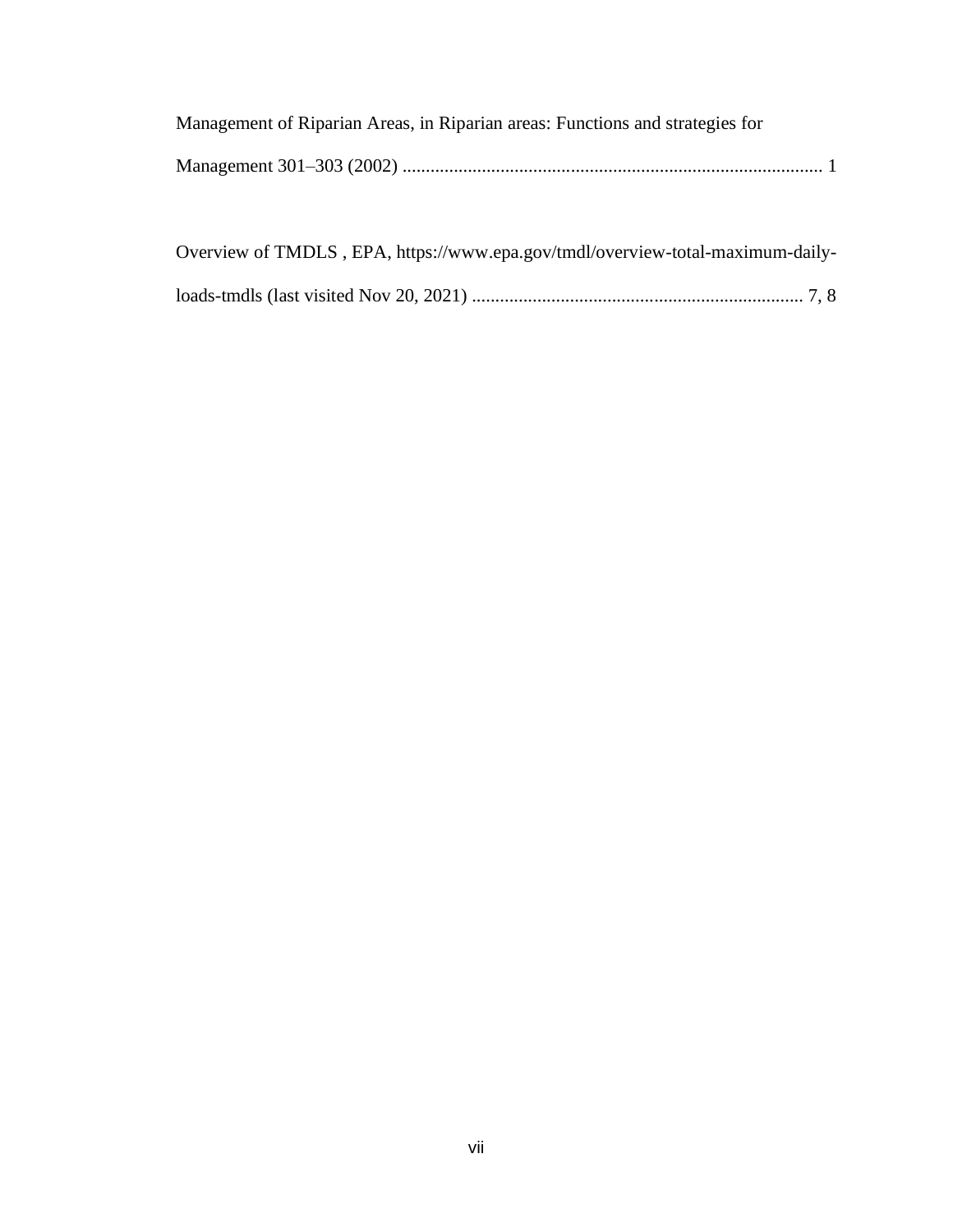#### **INTRODUCTION**

In the *Clean Water Act* (CWA), Congress created a comprehensive framework to protect public health and welfare by monitoring and improving the nation's air quality. This case is about whether the Environmental Protection Agency (EPA) violated the CWA by:

(1) Interpreting the term Total Maximum Daily Load (TMDL) to include wasteload and load allocations.

(2) Allowing nonpoint pollution reduction to be achieved by implementing best management practices (BMPs) to make point source pollution reductions less stringent.

(3) Adopting a TMDL for the Lake Chesaplain Watershed that consists of an annual pollution loading reduction to be phased in over five years.

(4) Whether the EPA's BMP credit was arbitrary and capricious and an abuse of discretion.

Watersheds are dynamically balanced ecological systems that can be disturbed by human intervention and other external forces. When healthy, watersheds provide a wide array of benefits, ranging from "nutrient cycling, carbon storage, erosion/sediment control, increased biodiversity, soil formation, wildlife movement corridors, water storage, water filtration, flood control, food, timber and recreation, as well as reduced vulnerability to invasive species, the effects of climate change and other natural disasters." Benefits of Healthy Watersheds, EPA, https://www.epa.gov/hwp/benefits-healthy-watersheds (last visited Nov 21, 2021). Disturbed watersheds can be rehabbed by removing the external forces affecting the ecosystem's equilibrium, which allows the watershed to restore itself to its original conditions. Management of Riparian Areas, *in* Riparian areas: Functions and strategies for Management 301–303 (2002).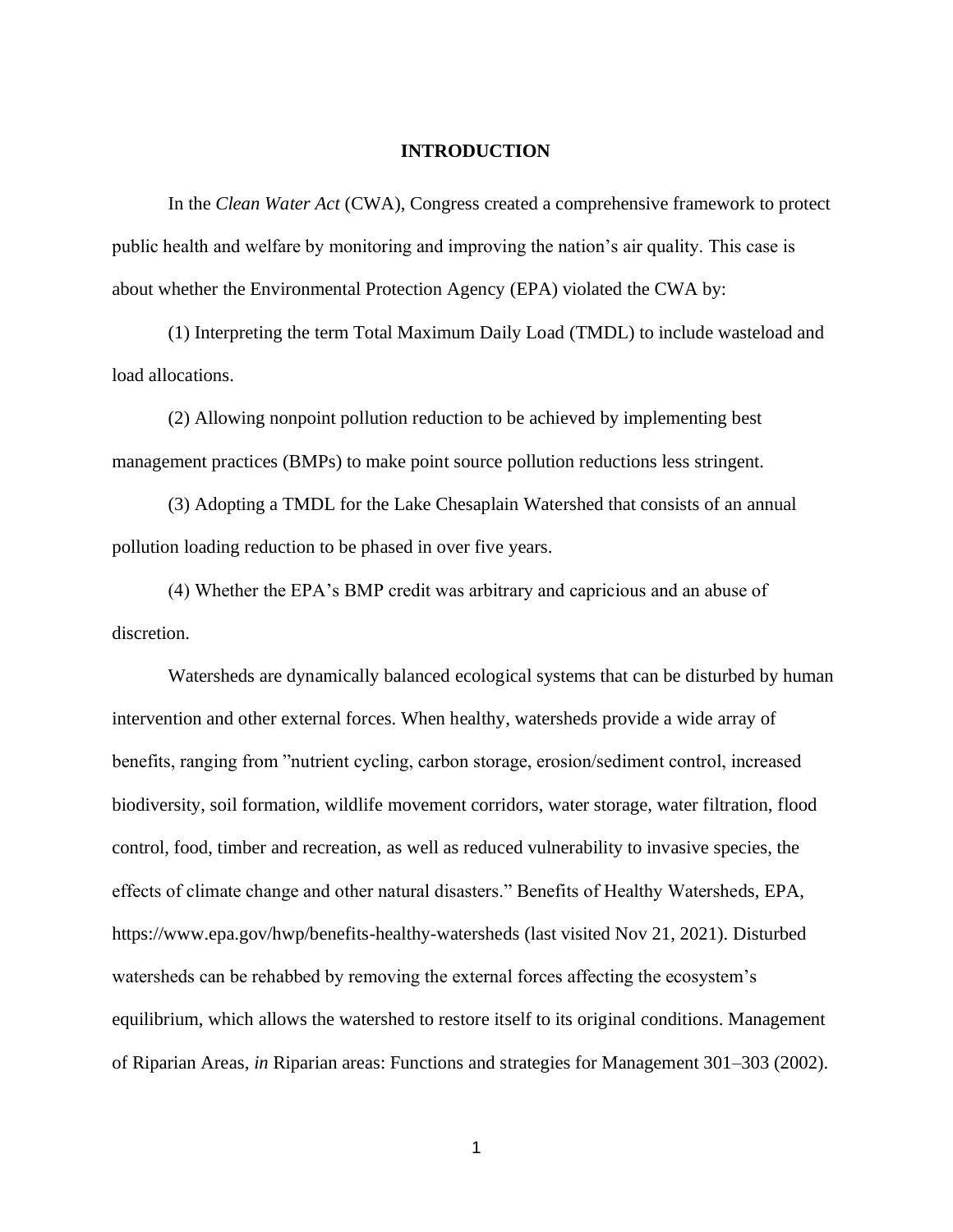In 1972, the United States initiated the CWA to regulate the discharge of pollutants and the quality standards for surface waters across the United States. The CWA implemented a TMDL program that develops and implements the TMDL of a quantifiable pollutant that can comply with the standards (NRC 2001). Section 303(d) of the CWA and the US Environmental Protection Agency (USEPA) Water Quality Planning and Management Regulations (40 CFR Part 130) require states to develop TMDLs for water bodies that do not meet designated uses under technology-based pollution control.

The implementation of substantive TMDLs can massively improve the health of ecosystems and watersheds around the United States. However, the EPA and state actors have resisted applying the statute's plain meaning to TMDL plans, insisting that some loopholes and shortcuts exclude and give flexibility to pollution sources that do not fit into the CWA. If that position is allowed to stand, watersheds around the United States could be critically impaired, which would have far-reaching effects on climate change and human health across the world.

#### **JURISDICTIONAL STATEMENT**

Chesaplain Lake Watch (CLW) appeals from an Opinion and Order granting summary judgment in favor of New Union and against defendant EPA, granting partial summary judgment in favor of plaintiff CLW and against defendant EPA on the first cause of action, and granting partial summary judgment in favor of EPA and against CLW on the second cause of action, entered August 15, 2021, by the honorable Judge Remus in the United States District Court for the District of New Union, No. 66-CV-2020 and No. 73-CV-2020.

The district court had subject-matter jurisdiction because the action is reviewable pursuant to 5 U.S.C. § 704, and under 28 U.S.C § 1331 because the cause of action is provided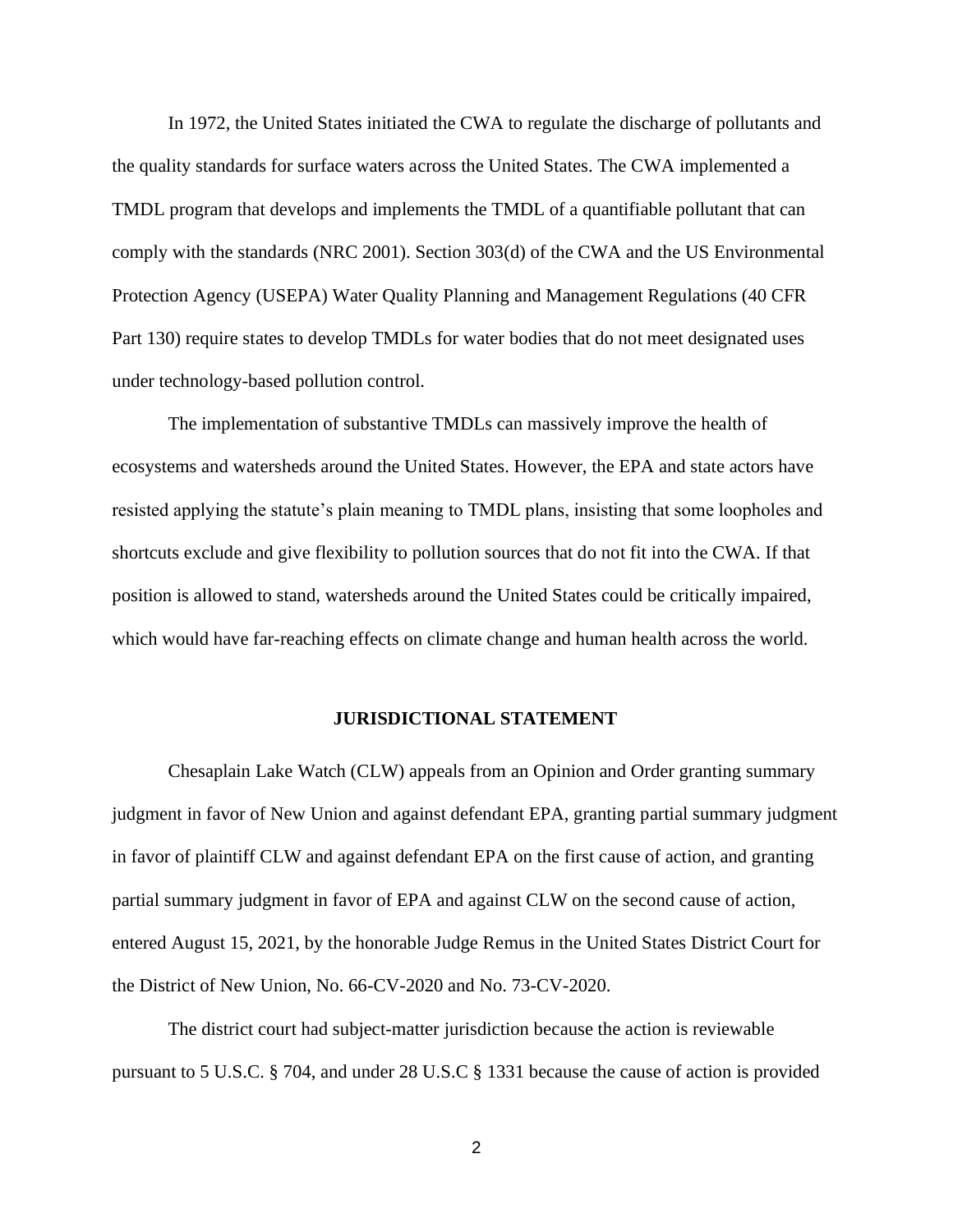by federal law. CLW, New Union, and EPA all filed timely Notices of Appeal pursuant to Fed. R. App. P. 4. The United States Court of Appeals for the Twelfth Circuit has jurisdiction over this appeal under 28 U.S.C  $\S$  1291, which provides that "the court of appeals shall have jurisdiction of appeals from all final decisions of the district courts of the United States." An order granting summary judgment is a final decision and thus appealable. *Bullard v. Blue Hills Bank*, 135 S. Ct. 1686, 1694 (2015).

## **STATEMENT OF ISSUES PRESENTED**

- I. Did the District Court have jurisdiction over the challenges to Lake Chesaplain's TMDL, where plaintiffs argue the dispute is subject to the ripeness doctrine?
- II. Did the EPA mistakenly require New Union to perform and submit wasteload allocations (WLAs) and load allocations (LAs) for phosphorus as part of a TMDL?
- III. Did the EPA contradict the plain meaning and structure of the CWA by constructing "total maximum daily load" to allow for a phased percentage reduction in phosphorus loadings?
- IV. Did the EPA consider the relevant factors and give a reasonable basis for its decision to develop wasteload allocation credits based on assumed nonpoint source BMPs?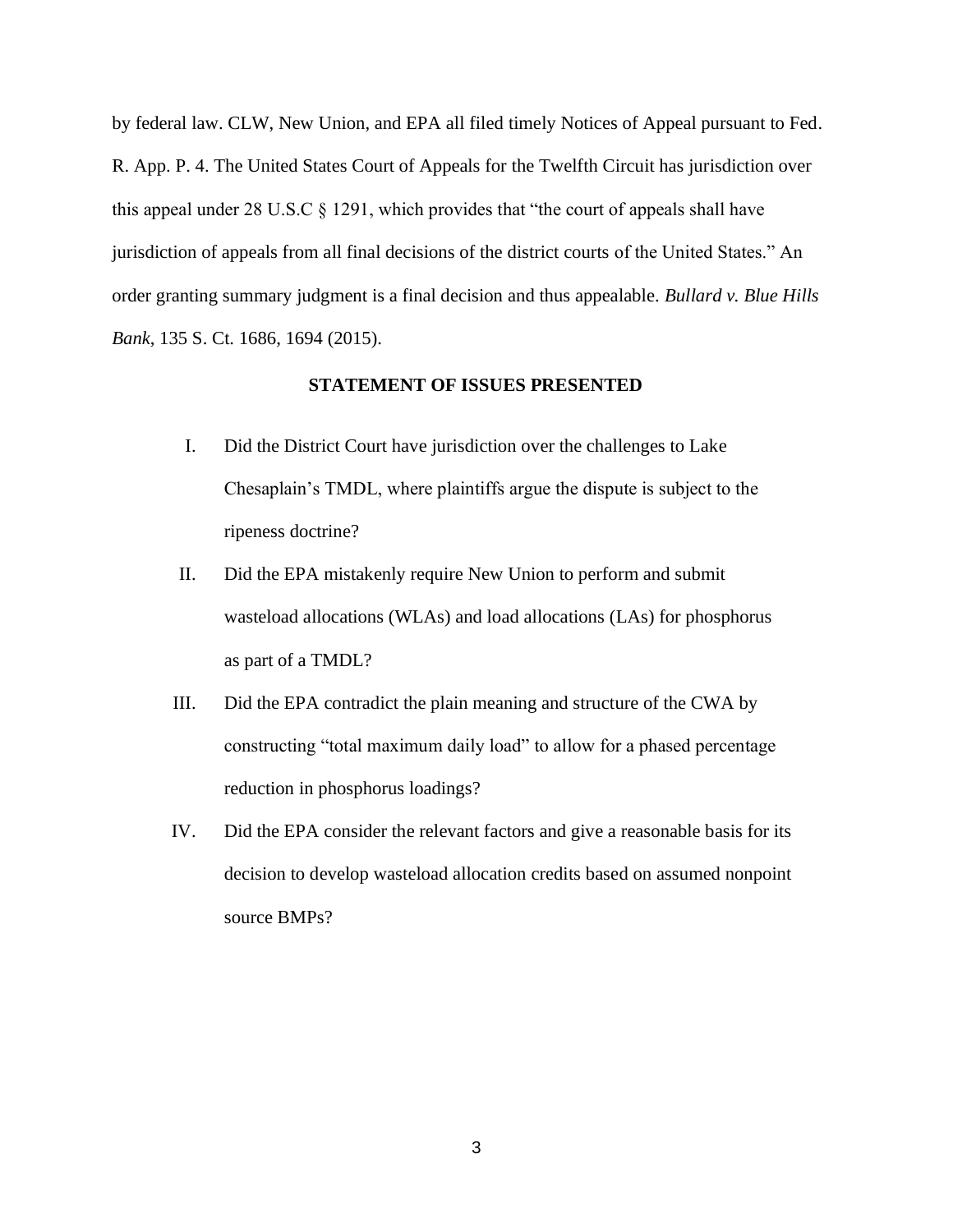#### **STATEMENT OF THE CASE**

#### **A. The Clean Water Act**

The actions before this court seek to apply the regulatory framework established by the Federal Water Pollution Control Act Amendments of 1972, now known as the Clean Water Act (CWA). Record at 5. The goal of the CWA is "to restore and maintain the chemical, physical, and biological integrity of the Nation's waters." 33 U.S.C §1251(a). The CWA established a comprehensive system for permitting and regulating point source discharges of pollutants U.S. Record at 5. Point sources are defined explicitly by statute; they generally include pollution discharge pipes and specifically include concentrated animal feeding operations (CAFOs) that discharge to waters. CWA § 502(14), 33 U.S.C. § 1362(14). Individual numerical permit limits for point sources are established for specific water pollutants based on industry-by-industry standards set by the EPA and are also based on standards designed to achieve desired water quality levels. Record at 5. Pollution coming from nonpoint sources, largely consisting of agricultural runoff and other unchanneled pollution, is not subject to direct regulation under the CWA permitting program. *Id.* 

Water quality-based regulation of water pollution was the subject of the suits leading to this appeal and remains the subject matter before the court in this appeal. The CWA directs states to adopt water quality standards (WQS) for waters within their borders. 33 U.S.C. § 1313(a). Per statutory requirements, the WQS consists of the designated uses for each waterbody and the water quality criteria necessary to support the designated use. 33 U.S.C. § 1313(c)(2)(A). Water quality criteria can take several forms, including numerical limits on pollutant concentrations in the water body and narrative standards for aesthetic qualities and non-specific pollutants. See CWA § 303(c)(2)(B), 33 U.S.C. § 1313(c)(2)(B); 40 C.F.R. § 131.3(b). States are required to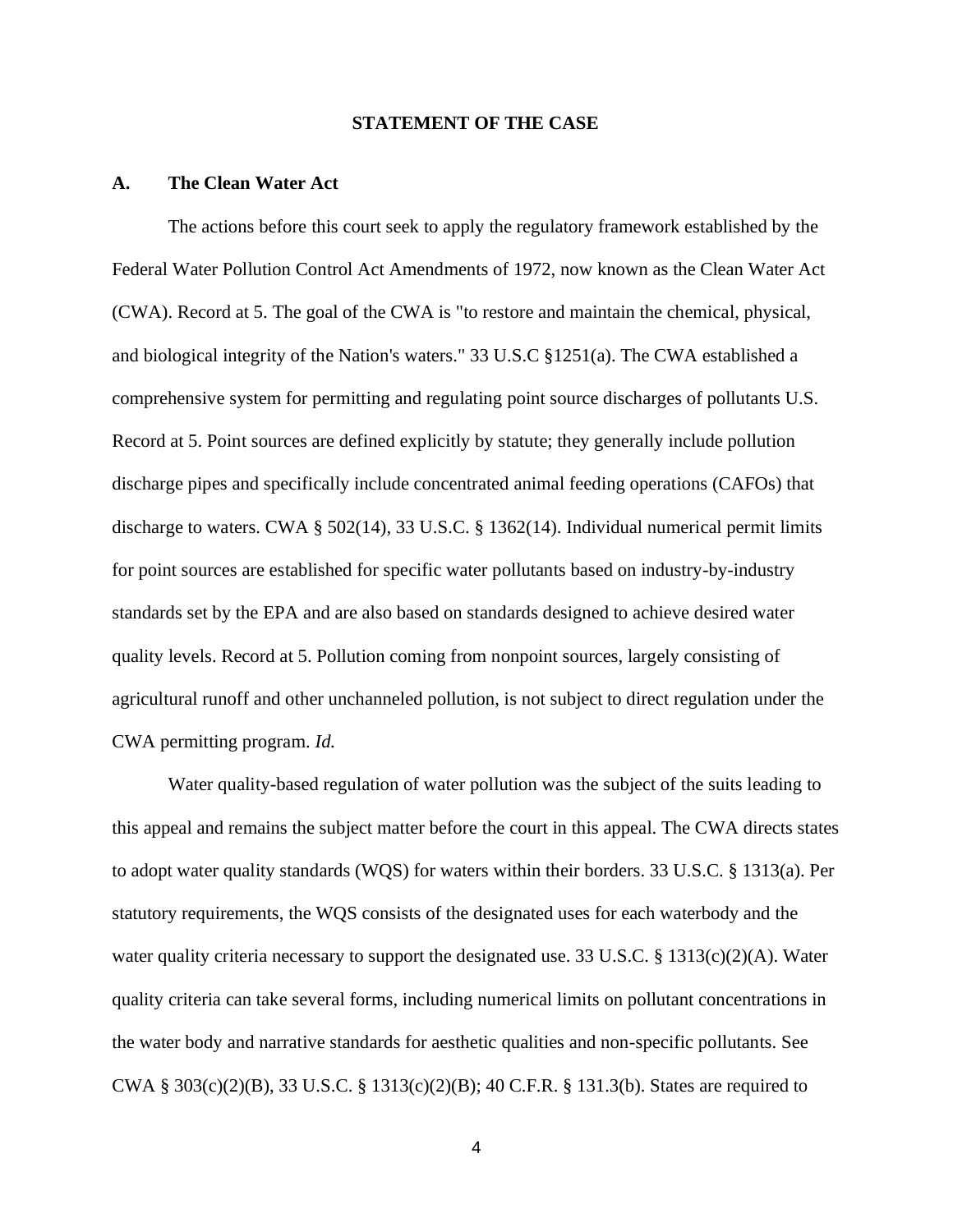identify those water bodies that presently do not meet water quality standards and add them to a list of noted "impaired waters;" this list is updated by each state biannually. 40 C.F.R. §  $130.7(d)$ .

Once a water is listed as impaired, a state must develop a TMDL for the relevant pollutants for that water body "at a level necessary to implement the applicable water quality standards with seasonal variations and a margin of safety which takes into account any lack of knowledge concerning the relationship between effluent limitations and water quality." CWA  $\S$  $303(d)(1)(C)$ , 33 U.S.C. § 1313(d)(1)(C). Once a state has developed a TMDL, it must be submitted to the EPA. *Id*. By regulation, EPA defines a TMDL as "the sum of individual [WLAs] for point sources and [LAs] for nonpoint sources and natural background." 40 C.F.R. § 130.2(i). The applicable definition of a TMDL is one of the friction points that brought this suit before the courts.

The EPA definition of TMDL requires a state to establish the total maximum level of pollutant loading for a water body and allocate that level of loading among point sources in the watershed while taking into account the non-permitted nonpoint sources and natural background sources. Record at 6. This leads states to decide which discharges will have to be further reduced beyond existing permit limits and by how much. Id. It should be noted that a state may take credit for nonpoint source pollution reductions: "if Best Management Practices (BMPs) or other nonpoint source pollution controls make more stringent load allocations practicable, then wasteload allocations can be made less stringent." 40 C.F.R. § 130.2(i).

The EPA has the authority to approve or reject each step of the water quality standards process, including establishing a state's TMDLs for impaired waters. 33 U.S.C. § 1313(c)(3),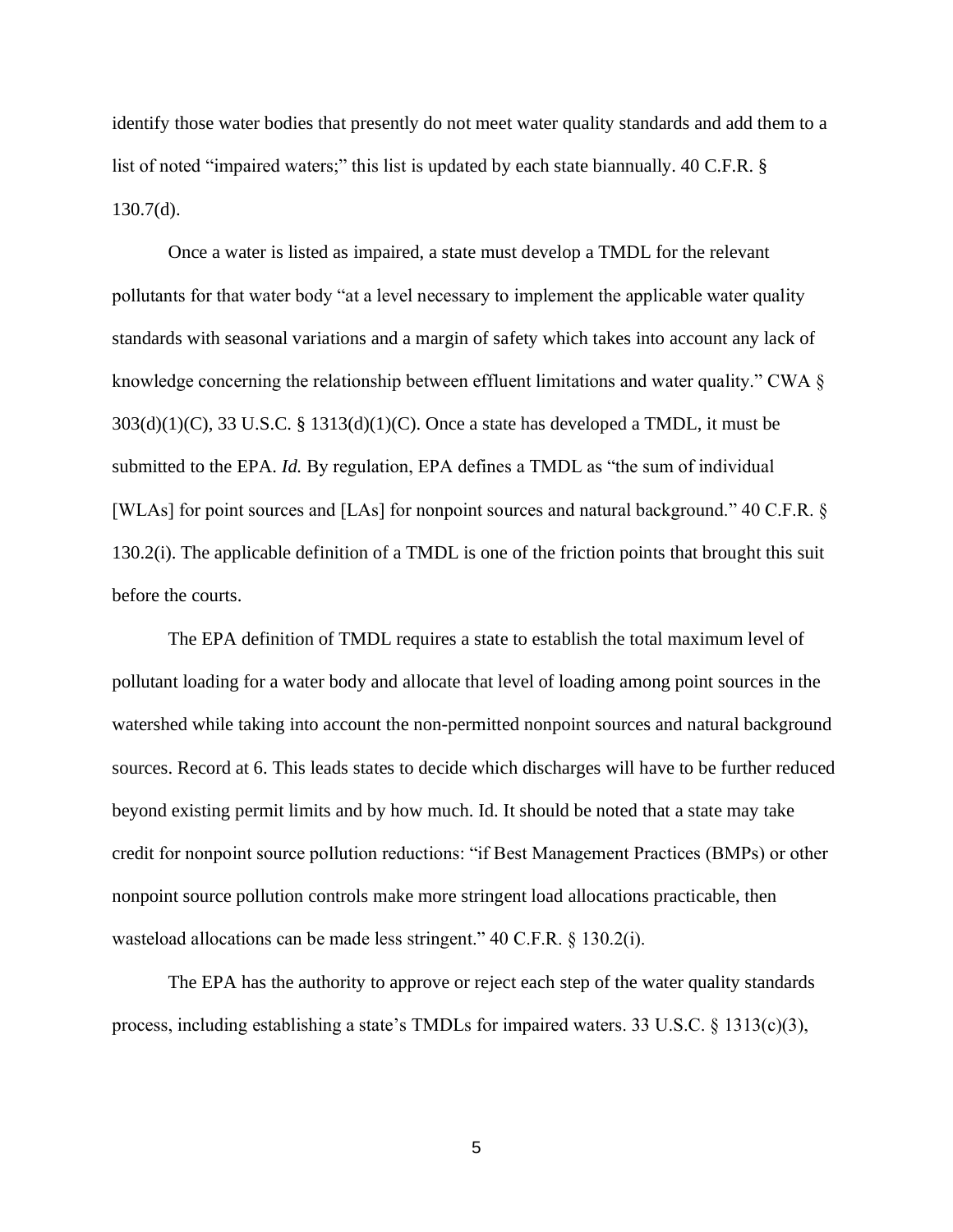(d)(2). Relevant to the case at hand, when the EPA Administrator disapproves of a proposed TMDL, then they are directed to establish their own TMDL in its place. Record at 6.

## **B. Lake Chesaplain**

The declining water quality in Lake Chesaplain has led to a series of regulatory actions by both the State of New Union Department of Fisheries and Environmental Control and the United States EPA. Record at 7. Lake Chesaplain had excellent water quality before the turn of the twenty-first century. *Id.* The lake's clean waters made Lake Chesaplain attractive to recreational boaters and fisheries around the region and supported the growth of vacation communities along its shores. *Id.* As the Lake Chesaplain watershed went through economic development, starting in the 1990s, the water quality began to decrease. *Id.* 

Several factors were impacting the increased pollution of the watershed. During that decade, ten large-scale hog production CAFOs were built in the area. *Id*. A large-scale slaughterhouse was also made to service the production facilities. The recreational attractions at Lake Chesaplain also led to a boom in construction and an increase in sewage. *Id*. These external forces led to a noticeable dip in water quality during the twenty-first century's first decade. *Id*. The water fosters mats of algae that muddy the water and foul the air, the fish are dying, and the beaches are unsuitable for people to use. *Id*.

The growth and proliferation of CAFOs in the Lake Chesaplain watershed represent a significant risk to water quality because they massively increase the volume of waste and contaminants, such as antibiotics and other drugs used to manage livestock, and have a significant impact on the environment and public health. Impacts of waste from concentrated animal feeding operations on water quality, National Institute of Environmental Health Sciences,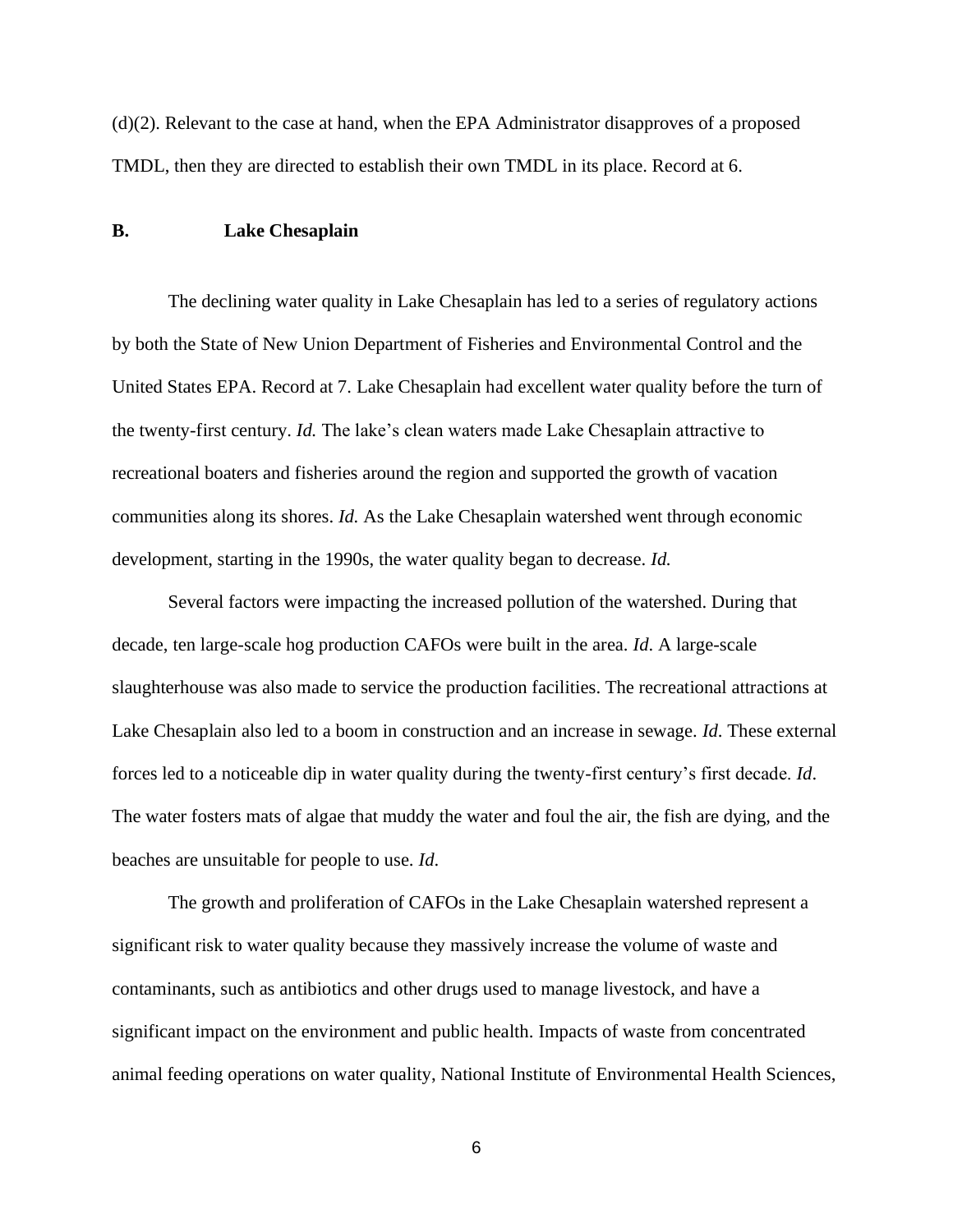https://ehp.niehs.nih.gov/doi/10.1289/ehp.8839 (last visited Nov 21, 2021). Livestock waste management practices do not do enough to address this problem or protect water sources from contamination. *Id*. In regions that CAFOs have impacted, the importance of using the CWA and TMDLs to protect water quality and minimize the runoff of toxins into water sources is more important than ever.

Healthy watersheds are an essential part of the toolbox for dealing with water treatment and preventing flooding. When healthy, watersheds are capable of filtering and storing more water and minimizing water treatment costs. The Economic Benefits of Protecting Healthy Watersheds (2012), EPA,

[https://www.fws.gov/daphne/shu/2012economic\\_benefits\\_factsheet2\[1\].pdf](https://www.fws.gov/daphne/shu/2012economic_benefits_factsheet2%5b1%5d.pdf) (last visited Nov 20, 2021). They protect against property damage and the high cost of clean-up to communities from floods and storm surges. *Id*. In short, a healthy watershed reduces the burden on public infrastructure, health, and safety.

The water quality of the Lake Chesaplain watershed is directly tied to the economic health and endurance of the New Union region. This water quality crisis is exacerbated because CWA permits do not regulate the CAFOs and second-home development sewage systems. The problems the Lake Chesaplain watershed faces require direct and forceful intervention to revive the ecosystem it protects.

## **C. Background of the Lake Chesaplain TMDL**

A TMDL is the calculation of the maximum amount of a pollutant allowed to enter a waterbody so that the waterbody will meet and continue to meet water quality standards for that particular pollutant. Overview of TMDLs, EPA, https://www.epa.gov/tmdl/overview-total-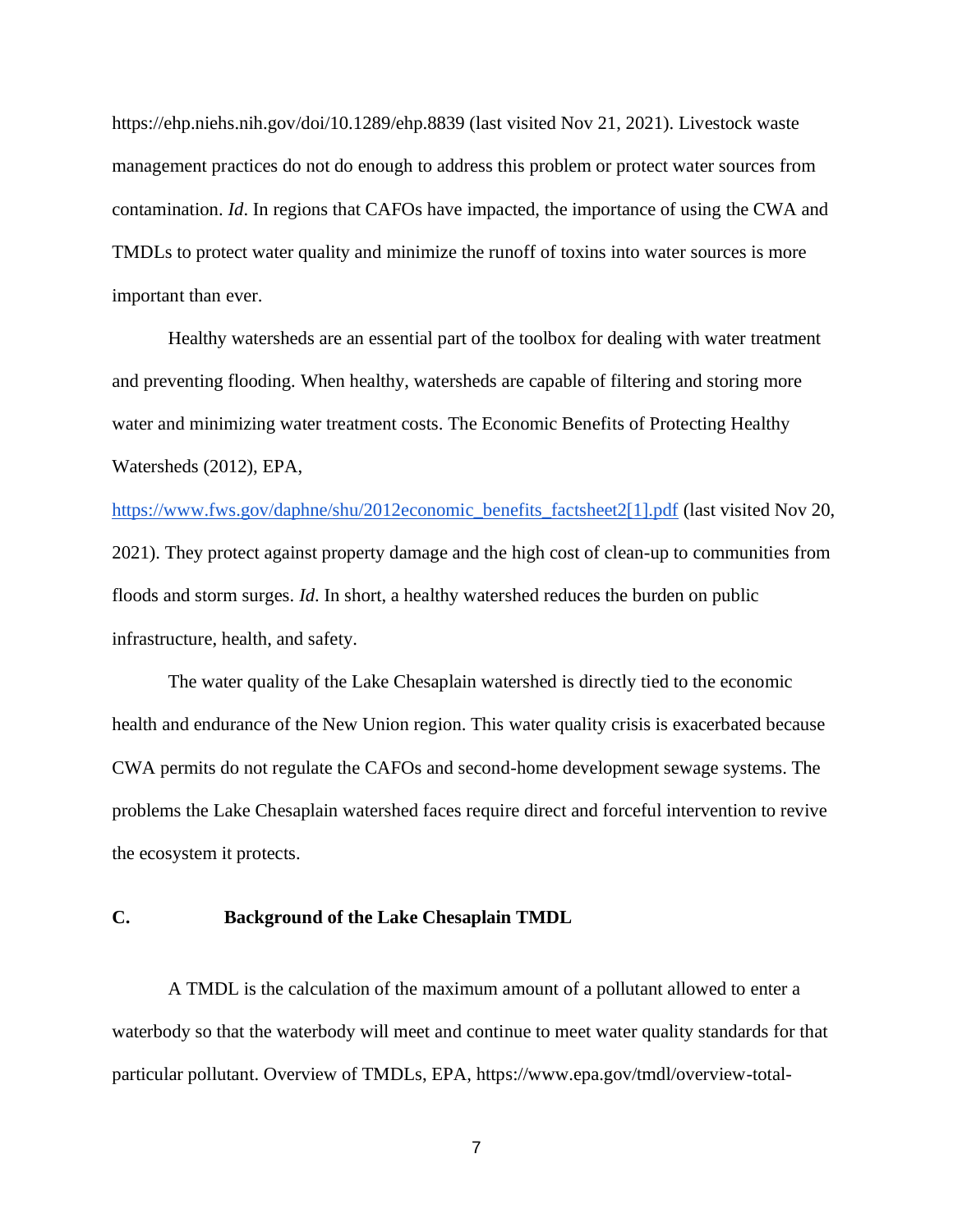maximum-daily-loads-tmdls (last visited Nov 20, 2021). A TMDL determines a pollutant reduction target and allocates load reductions necessary to the sources of the pollutant. *Id*. Pollutant sources are characterized as either point sources that receive a WLA or nonpoint sources that receive a LA. *Id*. According to the CWA, each state must develop TMDLs for all the waters identified on their Section 303(d) list of impaired waters, according to their priority ranking on that list. *Id*.

As a general matter, states are responsible for developing TMDLs and submitting them to EPA for approval. *Id*. Even if third parties assist in developing the TMDL or its supporting analysis, such TMDLs must still be submitted to EPA by the states. *Id*. Under the CWA, the EPA reviews and either approves or disapproves the TMDL. *Id*. If EPA disapproves a state TMDL, EPA must develop a replacement TMDL. *Id*.

The Chesaplain Commission issued a report in August 2012 which concluded that Lake Chesaplain was suffering from eutrophication, the ecological process by which a lake becomes less biologically productive due to excessive algae growth. Record at 8. This algae growth is responsible for unseemly odors, decreased water clarity, and decreased dissolved oxygen (DO) levels in the water column below the levels needed for a healthy fishery. *Id.* The report deemed that this excess algae growth was caused by excessive amounts of the nutrient phosphorus in the water body and that the maximum phosphorus levels consistent with a healthy lake ecosystem would be 0.014 mg/l throughout the lake. *Id.* An additional report from The Chesaplain Commission in July 2016 calculated the maximum phosphorus loadings consistent with achieving the 0.014 mg/l phosphorus standard; this maximum loading was calculated at 120 metric tons (mt) annually. *Id.*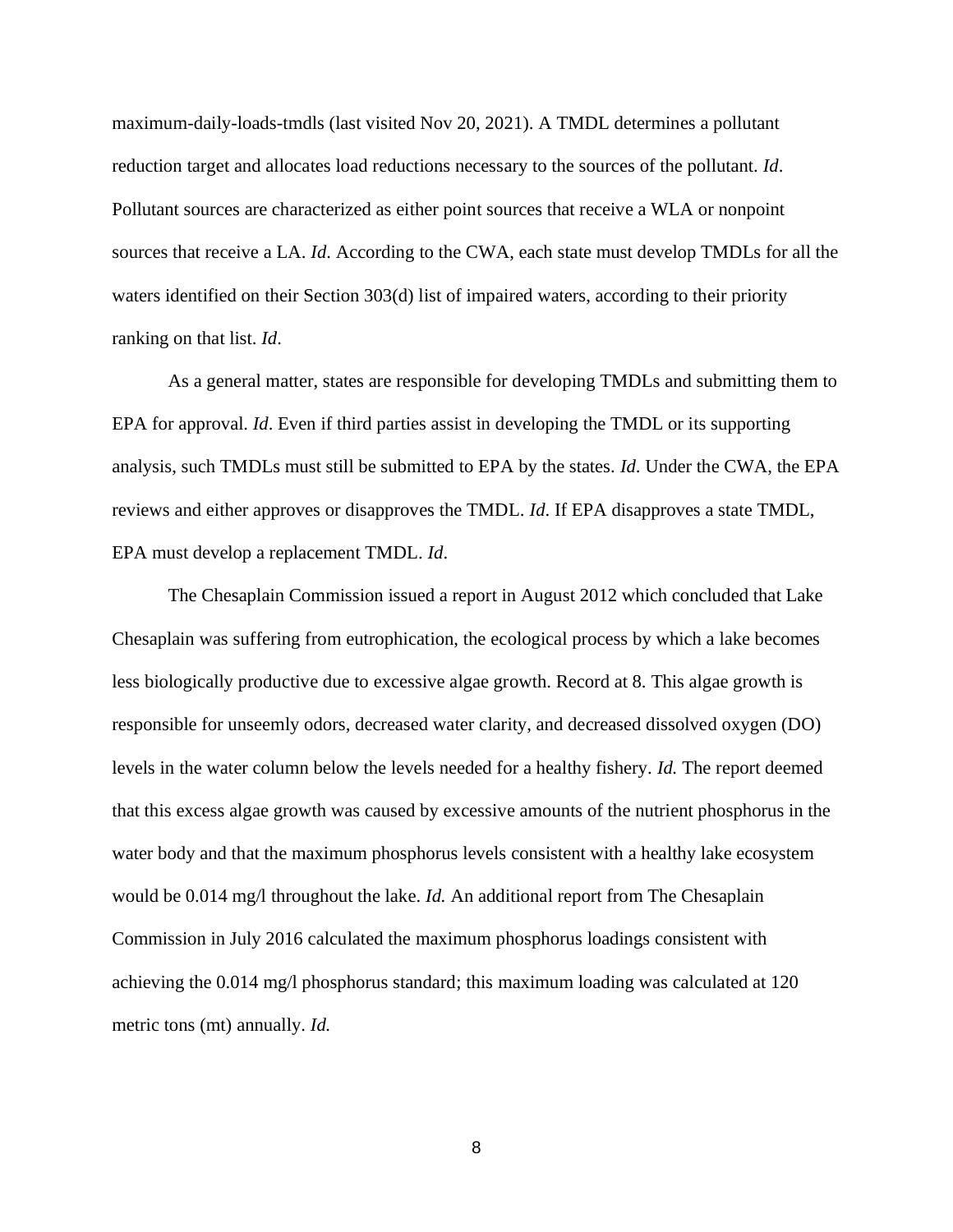Initially, both New Union and the EPA failed to establish a TMDL for Lake Chesaplain despite being required by regulation. *Id.* In October 2017, the New Union Division of Fisheries and Environmental Control (DOFEC) publicly noticed a proposal to implement a Lake Chesaplain TMDL to reduce phosphorus discharges by point sources and nonpoint sources to be phased over five years. Record at 9. The proposed TMDL would have incorporated point source reductions through permit limits, while the nonpoint source reductions would be achieved through a series of BMP programs designed to encourage hog CAFOs and other agricultural sources. *Id.* Ultimately, DOFEC adopted a TMDL that consisted solely of a 120 mt annual maximum, without any WLAs or LAs. Record at 10. The EPA rejected this TMDL and adopted the original DOFEC TMDL proposal, consisting of a 35% reduction of annual phosphorus discharges by both point, and nonpoint sources phased over five years. *Id.* Since the EPA adopted the Lake Chesaplain TMDL, New Union has taken no steps to require phosphorus reduction BMPs by nonpoint sources in the Lake Chesaplain watershed, and the waters continue to violate water quality standards. *Id.*

#### **D. Proceedings Below**

The case before the Twelfth Circuit arises from several consolidated actions, all commenced under Administrative Procedure Act §702, 5 U.S.C. §702. Record at 4, 10. The District Court determined that they had jurisdiction pursuant to 28 U.S.C. §1331. Record at 10.

Plaintiff New Union challenged the EPA's rejection of its proposed TMDL of 120 mt/year total loading for the Lake Chesaplain watershed. Record at 11. New Union argues that its submitted TMDL satisfied all the requirements for a valid TMDL under the CWA and that EPA's requirement that a state's TMDL submission include allocations between point, nonpoint, and natural sources is contrary to law. *Id.*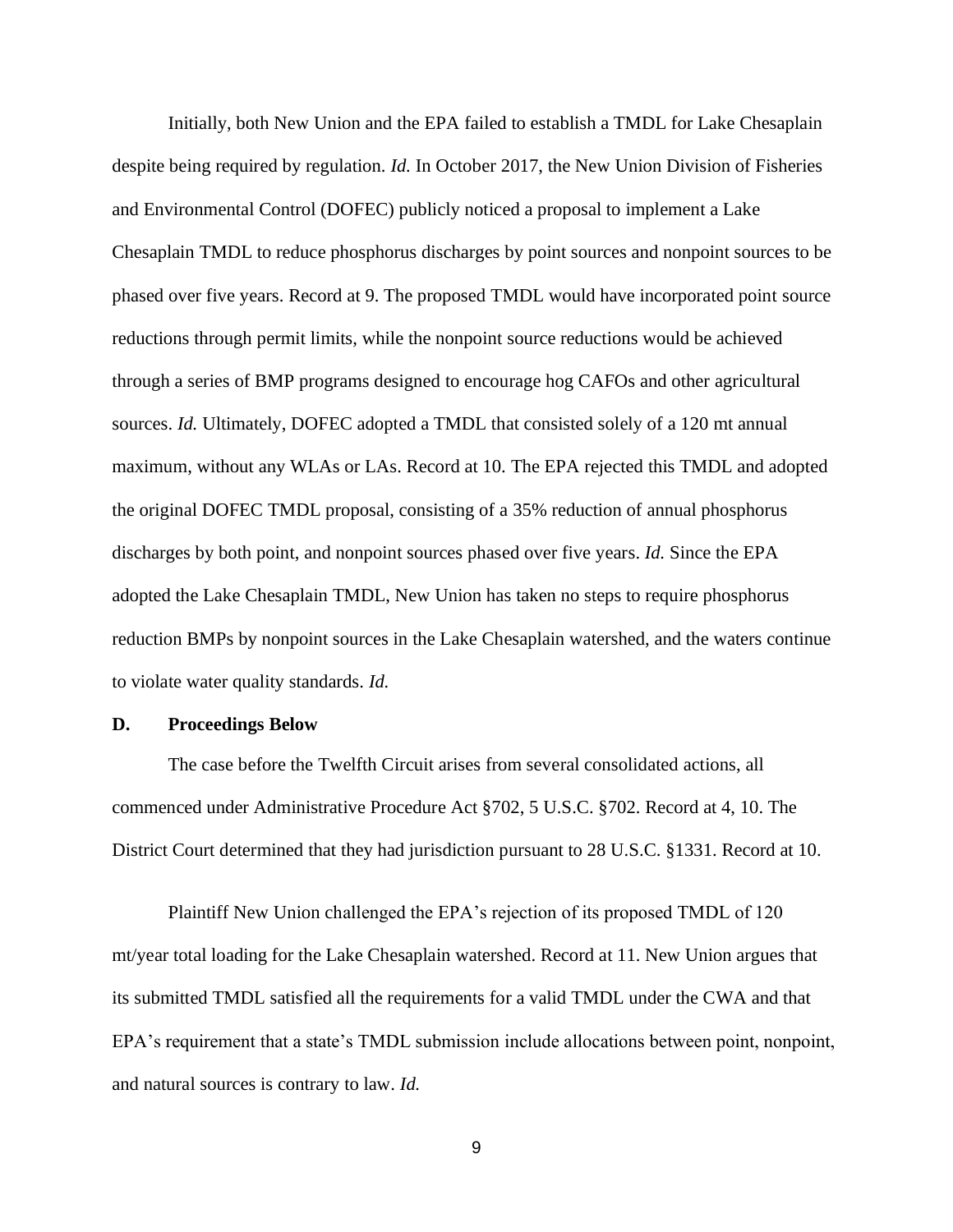Plaintiff CLW brought two challenges against the EPA's adoption of the Chesaplain

TMDL. *Id.* CLW argued that a TMDL consisting of an annual loading limit to be phased in over five years is contrary to the legal requirements of the CWA. *Id.* This is because a TMDL must be stated in terms of a daily load, not an annualized load, and the TMDL must be adequate to ensure the achievement of water quality standards on the date of its adoption, not five years later after a phased implementation. *Id.* CLW also challenged the WLAs and LAs adopted in the Chesaplain Watershed Implementation Plan (CWIP) TMDL. *Id.* Additionally, CLW argued that the EPA could not take credit for phosphorus LA reductions anticipated from implementing BMPs for nonpoint sources where the EPA has no authority to require implementation of these BMPs, since there is then no reasonable assurance the reductions will be achieved. *Id.*

The EPA disagreed with the merits of the claims of both plaintiffs and argued that its final Lake Chesaplain TMDL and CWIP were consistent with the requirements of the CWA and supported by scientific evidence. *Id.* EPA also contends that the court should dismiss both complaints as lacking ripeness since the Lake Chesaplain TMDL has no immediate regulatory effect and is dependent on later administrative actions. *Id.*

Several issues were brought to the District Court based on the above challenges. New Union sought a declaration from the District Court that EPA's rejection of its proposed TMDL, and the regulations governing TMDL submissions that the EPA based this rejection on, were invalid. Record at 5. CLW sought a declaration that the substantive provisions of the EPA Lake Chesaplain phosphorus TMDL were insufficiently protective and subject to being vacated under the APA as contrary to law, arbitrary and capricious, and unsupported by the record. *Id.*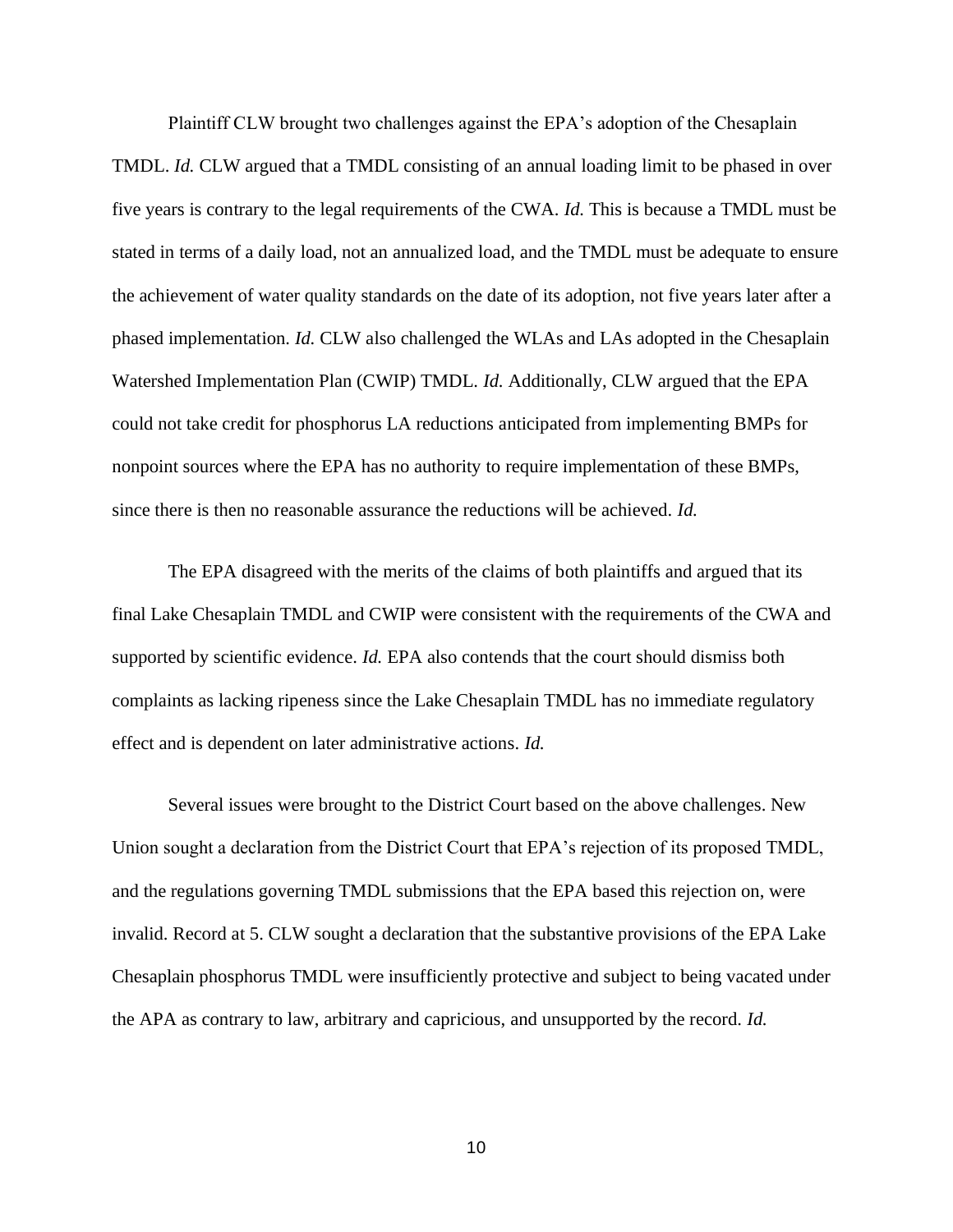The District Court denied the EPA's motion for summary judgment in part, granted CLW's motion for summary judgment in part, and granted New Union's motion for summary judgment vacating EPA's determination to reject New Union's proposed phosphorus TMDL for the Lake Chesaplain watershed and substitute its own TMDL. *Id.*

### **SUMMARY OF THE ARGUMENT**

The district court was correct in holding that the EPA's TMDL was ripe for judicial review, that the EPA's regulation requiring WLAs and LAs for phosphorus as part of a TMDL was lawful, and that a phased annual TMDL was not valid. The court was incorrect in finding the EPA's suggestion of nonpoint source BMPs to offset point source reductions as a matter of planning and not arbitrary, capricious, or an abuse of discretion.

The actions in this case were brought pursuant to the provisions of the Administrative Procedure Act, APA § 702. The ripeness doctrine requires that all necessary administrative actions related to the challenged agency action have been exhausted to allow the dispute to be subject to judicial evaluation. The U.S. Supreme Court has held that to determine whether a matter is ripe for review, the court must evaluate the fitness of the issues for judicial review and weigh the possibility of prejudice to the parties if the case is delayed pending further agency action. The district court had jurisdiction over the EPA's proposed TMDL because 28 U.S.C. § 1331 grants original jurisdiction to district courts for "all civil actions arising under the Constitution, laws, or treaties of the United States." The CWA is federal law, and both CLW and New Union have standing under Article III of the Constitution. Venue, which is waivable, was not objected to at the outset of this action, so the EPA waived objections to the venue, and the district court correctly heard the case.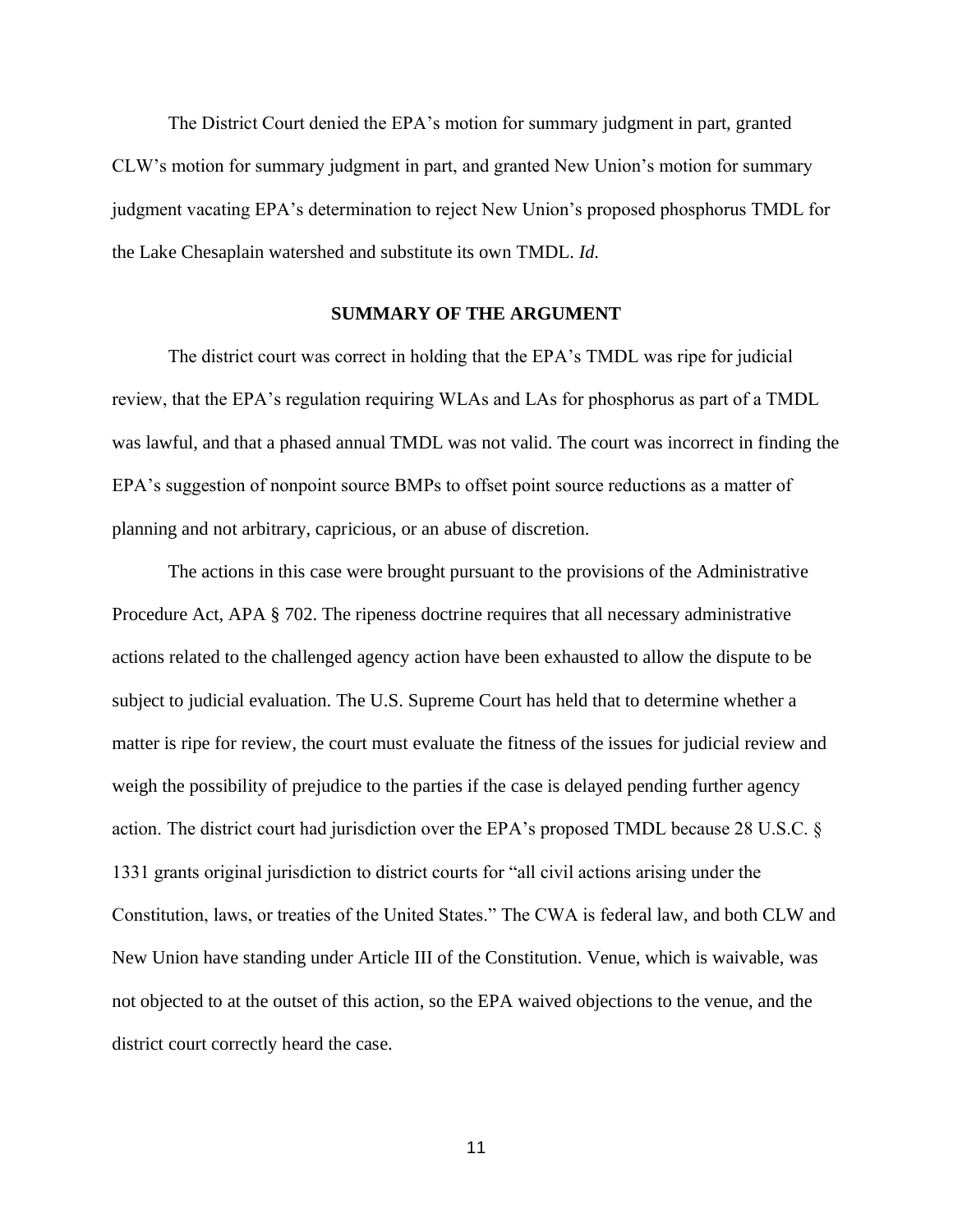The EPA argued that the court should dismiss all the claims in this case for lacking ripeness because the Lake Chesaplain TMDL will not have an immediate regulatory effect and depends on later administrative actions. Record at 12. However, the facts necessary to adjudicate these claims have been developed as part of the record before the EPA. *Id*. The district court correctly held that New Union and Chesaplain Lake Watch would be prejudiced if the validity of the EPA's Lake Chesaplain TMDL is not subject to judicial review. The TMDLs proposed here would require the State of New Union to start implementing National Pollutant Discharge Elimination System (NPDES) permit limits for point source discharges. *Id*. The Third Circuit Court of Appeals found a similar challenge to an EPA-issued TMDL ripe for review in *American Farm Bureau Federation v. U.S. EPA*, 792 F.3d 281 (3d Cir. 2015).

The EPA also argued that a TMDL requires WLAs and LAs, which is evident in the plain statutory meaning of a "Total Maximum Daily Load." The word "total" makes it clear that Congress intended both allocation types to be relevant in proposing a TMDL. In *Am. Farm Bureau Fed'n*, the Supreme Court affirmed the CWAs requirement that TMDLs consider nonpoint sources. The federal definition of a TMDL also shows the clear intent by Congress to include WLAs and LAs in the calculation of a TMDL. Since *Chevron* requires the court to analyze congressional intent when they have spoken on the matter, the EPAs reading of the word "total" in TMDL necessitating the inclusion of WLAs and LAs and rejecting the New Union Chesaplain Watershed TMDL was correct. *Chevron* at 837.

The proposed TMDL by the EPA to implement an annual pollution loading reduction phased over five years violates the requirement for a valid TMDL and goes against Congress's intended definition of a "Total Maximum Daily Load." Under the *Chevron* test, the word "daily" means "every day," making it clear that Congress intended the CWA to require specific daily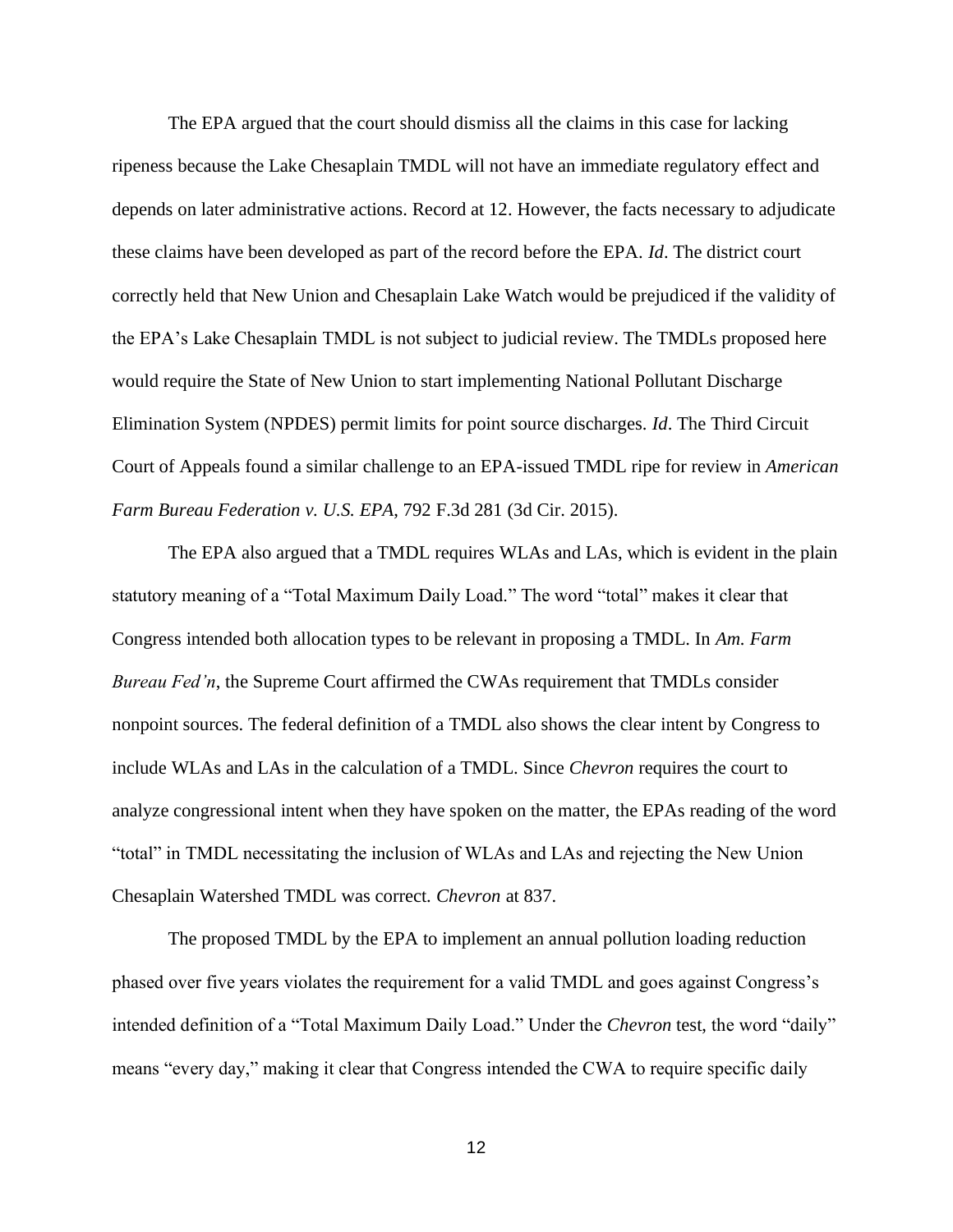loads. The D.C. Circuit Court upheld the plain meaning of the word "daily" in 2006 when it held that the EPA could not approve seasonal or annual loads given the CWA's clear requirement for daily loads. *Friends of Earth, Inc. v. E.P.A*., 446 F.3d 140 (D.C. Cir. 2006). The EPA argues that this strict interpretation of the term "daily" is too strict, but the EPA cannot avoid statutory requirements simply because it finds them difficult to manage.

Finally, the EPAs usage of BMPs in its proposed wasteload allocation TMDL was "arbitrary and capricious" and should not be upheld. The EPA's own internal guidance documents make it clear that there must be a "reasonable assurance" that the reductions proposed by implementing credit based on nonpoint source BMP pollutant loading reductions can be achieved. The court applies a highly deferential standard of review to the agency's decision, and the EPA only needs to show they considered the relevant factors and had a reasonable basis for their decision. The EPA has not been able to show that in this case.

One of the primary relevant factors in any plan for improving the water quality in a region is the political climate and economic pressures a region faces when implementing major water quality regulations. In this case, the State of New Union has never indicated that they would require the implementation of the proposed BMPs, and in the two years since the adoption of the TMDL, New Union has not made any effort to implement the contemplated BMPs. Record at 16. Though the CWA leaves the actual implementation and compliance by nonpoint sources optional for the states, the EPA must still follow its internal guidelines in making recommendations.

There is no indication that the EPA considered the political and economic pressures in New Union, and the proposed TMDL fails to address the relevant factors in managing the water quality of the Lake Chesaplain watershed. The EPA may not choose to promulgate TMDLs that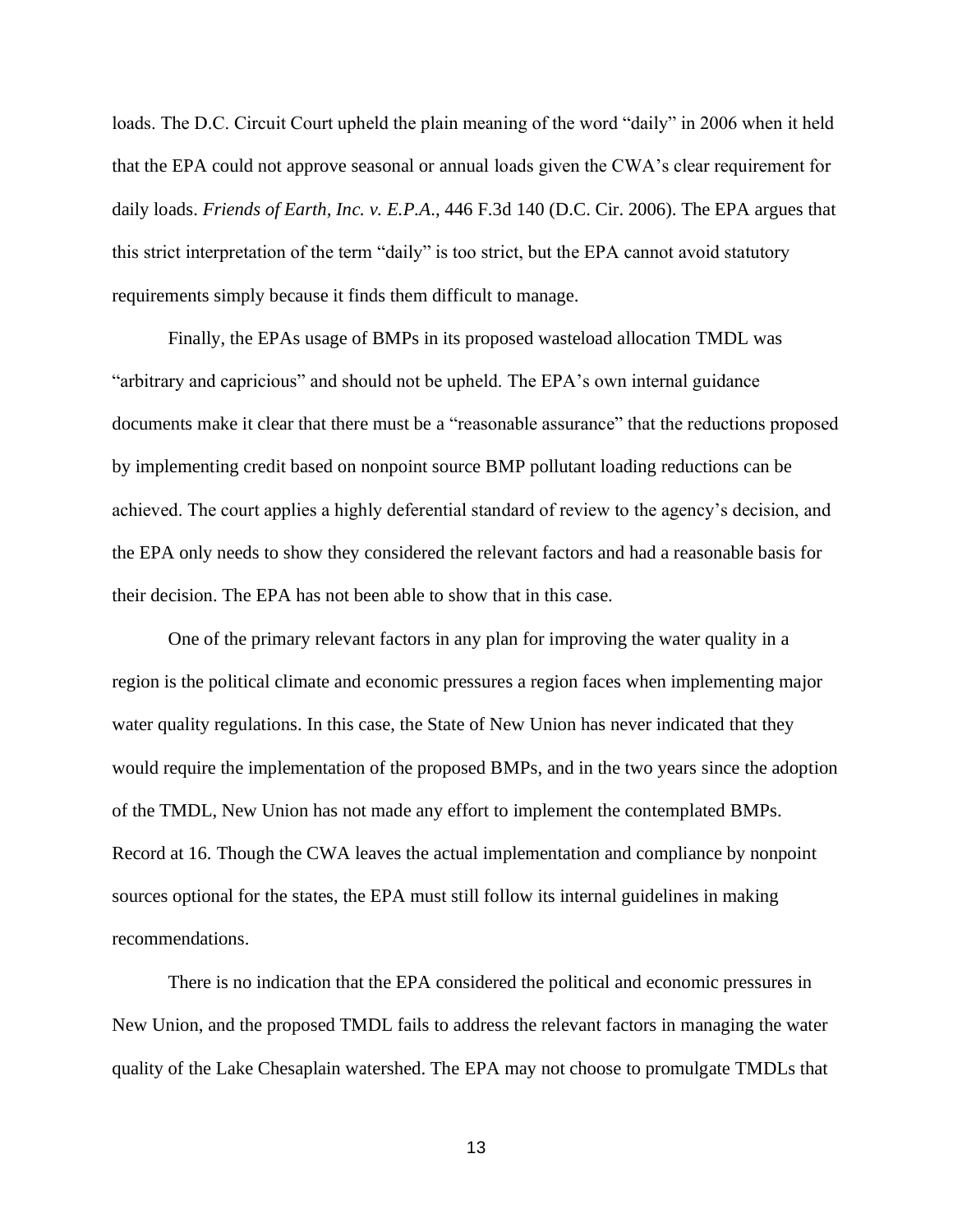are beyond the realm of implementation simply for the sake of having submitted a proposal. There is no "reasonable assurance" that the TMDL can be implemented, and the EPA acted arbitrarily in approving BMPs in its proposed wasteload allocation TMDL.

This Court should hold that the matter was ripe for review, that the clear statutory language and history of the TMDL requires wasteload and load allocations and prohibits phased pollution reduction plans, and that the EPA acted in an "arbitrary and capricious" manner in approving BMPs despite evidence showing they were untenable.

#### **STANDARD OF REVIEW**

Ripeness is the doctrine that requires all necessary administrative actions concerning the challenged agency action to have been taken to allow the dispute to be subject to judicial evaluation. See *Abbott Laboratories v. Gardner*, 387 U.S. 136, 148-149 (1967). To determine ripeness, the court must evaluate the fitness of the issues for judicial review and the possibility of prejudice to the parties if judicial review is delayed pending further agency action. *Id*.

A district court's grant or denial of summary judgment is reviewed de novo. See, e.g., *Collins v. Bellinghausen*, 153 F.3d 591, 595 (8th Cir. 1998); *Gasner v. Bd. of Supervisors of the City of Dinwiddie, Va.*, 103 F.3d 351, 356 (4th Cir. 1996); *Twiss v. Kury*, 25 F.3d 1551, 1554 (11th Cir. 1994). Summary judgment is appropriate if the pleadings and discovery record reveal no genuine dispute concerning any material fact, and the moving party is entitled to judgment as a matter of law. *Celotex Corp. v. Catrett*, 477 U.S. 317, 322 (1986); Fed. R. Civ. P. 56(c).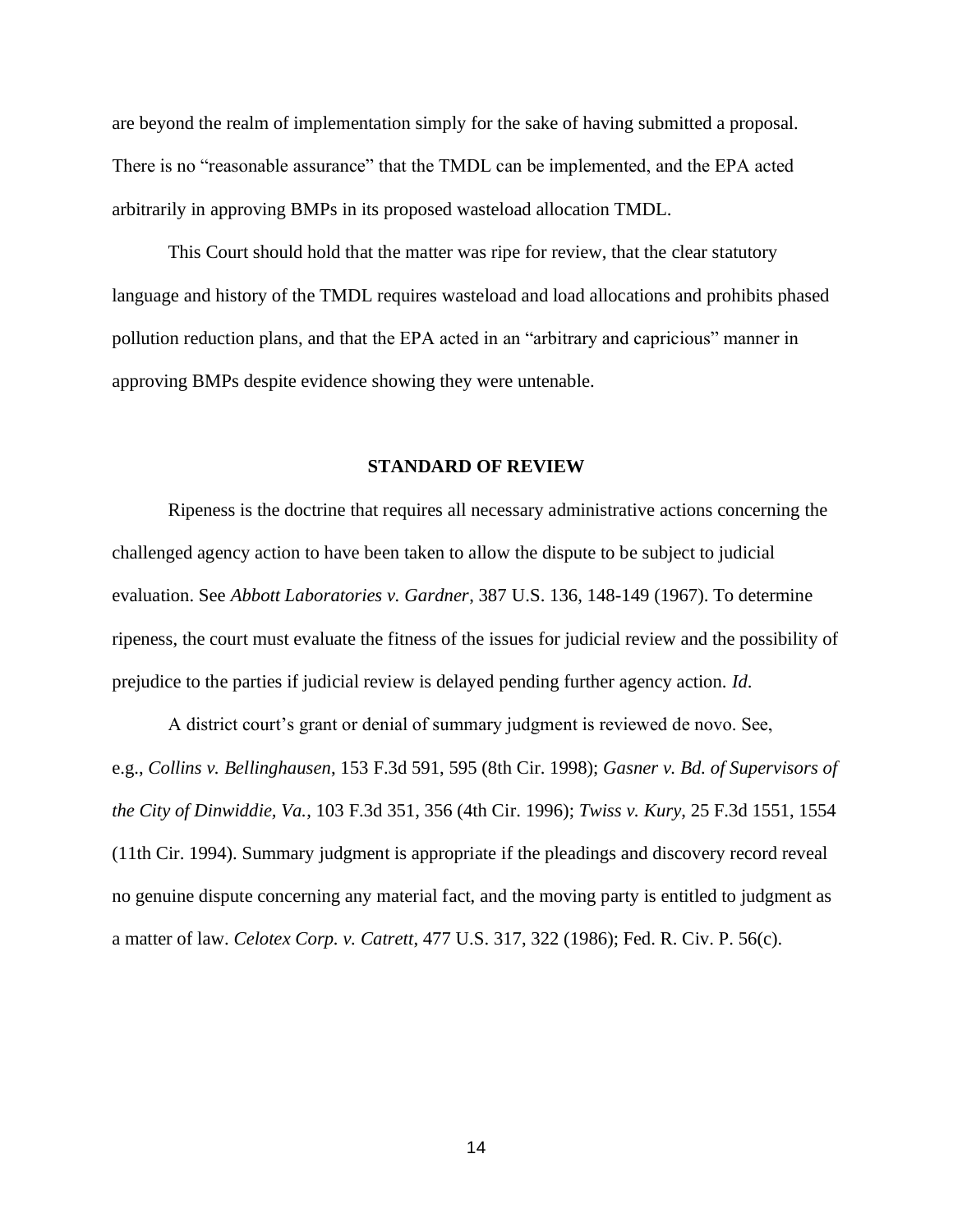### **ARGUMENT**

# **I. The Challenges to Lake Chesaplain's TMDL are fit for Adjudication and Require Immediate Judicial Review.**

The EPA argues that the challenges to the Lake Chesaplain TMDL are not ripe for judicial review because the adoption of the TMDL will not have any impact on the parties until it has been incorporated into permits and other regulatory actions. Record at 12. This argument fails because all of the facts necessary to adjudicate the claims in this case have been developed and were part of the record before the EPA, and both New Union and Chesaplain Lake Watch will be prejudiced if the validity of the EPA's Lake Chesaplain TMDL is not subject to judicial review. *Id*.

The "ripeness doctrine is drawn both from Article III limitations on judicial power and from prudential reasons for refusing to exercise." *See Reno v. Catholic Social Services, Inc.*, 509 U.S. 43, 57 (1993). If a matter is unripe, the claim is subject to summary dismissal for lack of subject matter jurisdiction. *See Ass'n of Am. Med. Colleges v. United States*, 217 F.3d 770, 784 n. 9 (9th Cir. 200). A case is ripe for judicial review when all administrative remedies have been exhausted for the dispute subject to adjudication. *See Abbott Laboratories,* 387 U.S. at 149. The Supreme Court held that -- in a matter involving a ripeness determination -- the judiciary must first evaluate the fitness of the issues for judicial review, and second, the court must consider the possible prejudice to the parties if judicial review is delayed pending further action. *Id*.

The Supreme Court has identified three factors to consider when addressing ripeness in the context of a challenge to an administrative action: "(1) whether delayed review would cause hardship to the plaintiffs; (2) whether judicial intervention would inappropriately interfere with further administrative action; and (3) whether the courts would benefit from further factual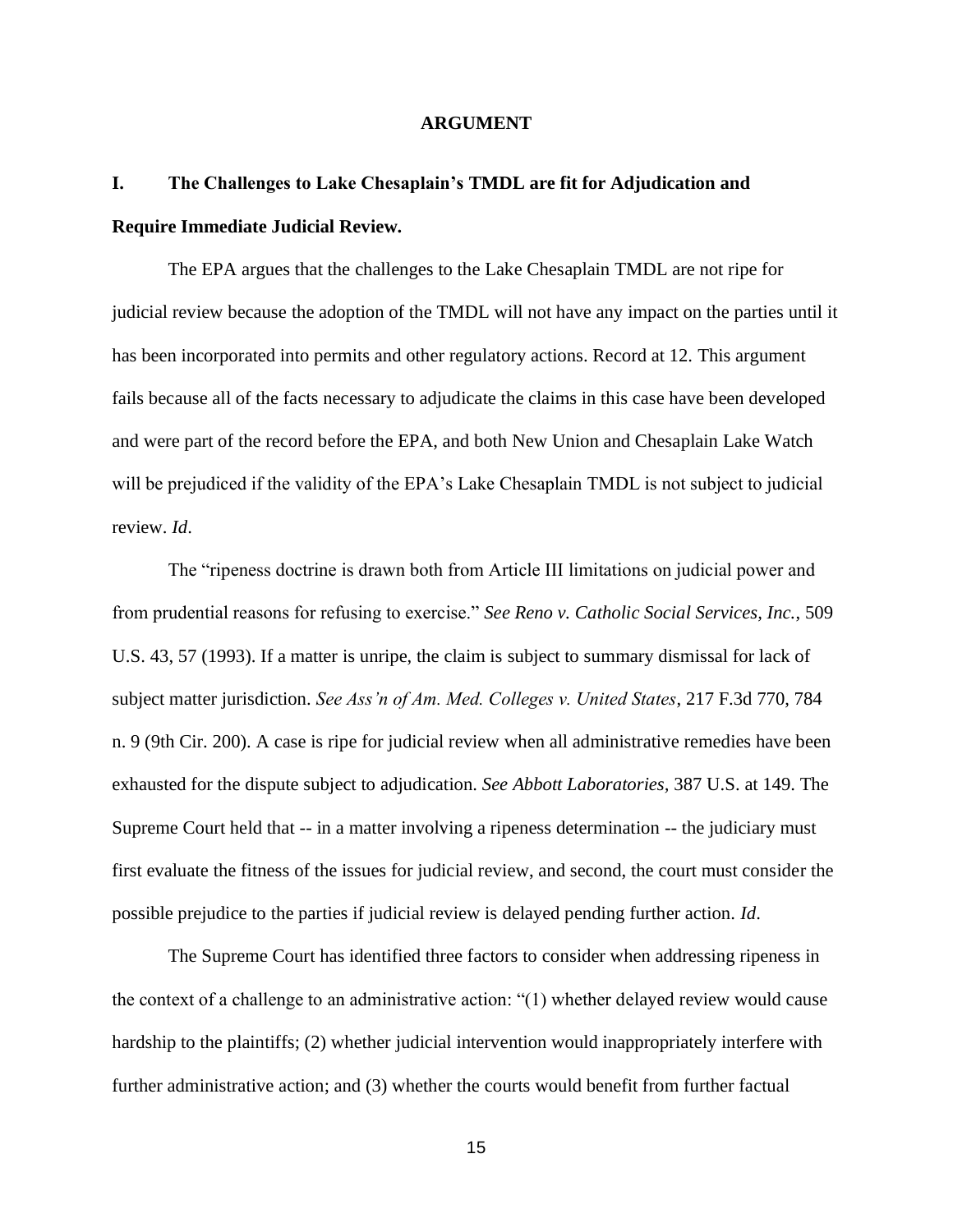development of the issues presented." *Ohio Forestry Ass'n, Inc. v. Sierra Club*, 523 U.S. 726, 733 (1998).

In its challenge to the ripeness determination, the EPA relied on *City of Arcadia v. U.S. EPA*, 265 F. Supp. 2d 1142 (N.D. Cal. 2003), and *Bravos v. Green*, 306 F. Supp. 2d 48 (D. D.C. 2004), two cases where the courts determined that EPA approvals of state submitted TMDLs were not ripe for review. These cases do not support the TMDL in question, however, because this case involves specific permit limits for point sources, the State of New Union will need to implement right away. Record at 12.

In *Arcadia*, the TMDLs did not impose any obligations on the Plaintiffs, and the Plaintiffs were unable to show any way they would be harmed if the review was delayed. *Arcadia,* 265 F. Supp. 2d at 1157. They had "ample opportunity later to bring [their] legal challenge at a time when harm is more imminent and more certain." *Id* at 1157 (citing *Ohio Forestry Ass'n*, 523 U.S. at 734). Here, the State of New Union will need to implement the specific NPDES permit limits for point source discharges immediately, so they will be harmed if they cannot bring their legal challenge now.

In *Bravos*, the plaintiff challenged the EPA's alleged approval of a state's implementation plan, which did not satisfy the final agency action requirement. *Bravos*, 306 F. Supp. 2d at 48. The District of Columbia Circuit stated that "[t]he degree of finality of agency action is the key consideration in evaluating its 'fitness for judicial review' under the ripeness doctrine." *Id* at 55. There are two requirements for an agency action to be considered final, "[f]irst, the action must mark the 'consummation' of the agency's decision-making process, … it must not be of a merely tentative or interlocutory nature. And second, the action must be one by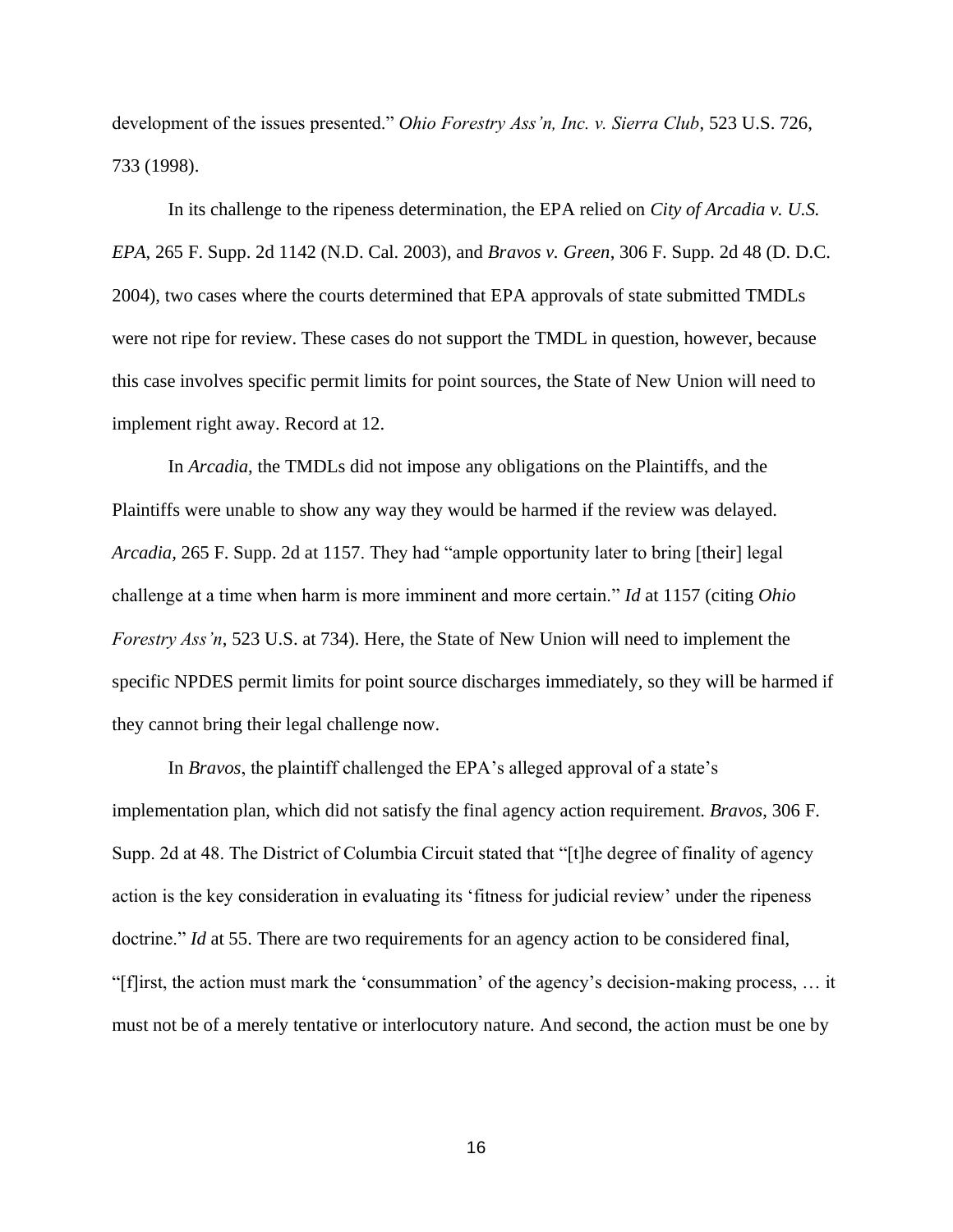which 'rights or obligations have been determined,' or from which 'legal consequences will flow…" *Barrick Goldstrike Mines, Inc. v. Browner,* 215 F.3d 45, 48 (D.C. Cir. 2000).

The Court must "look primarily to whether the agency's position is 'definitive' and whether it has a 'direct and immediate … effect on the day-to-day business of the parties challenging the action." *Bravos*, 306 F. Supp. 2d at 55. Unlike the plaintiff in *Bravos*, where the plaintiff challenged the procedure employed by the EPA to decide on the State's TMDL, here, plaintiffs are challenging the actual approval of the TMDL, which does represent the EPA's final action.

In *Am. Farm Bureau Fed'n*, the court found that the TMDL was ripe for review because of the investment in time, energy, and money required to develop and anticipate the imposition of the TMDL. *Am. Farm Bureau Fed'n,* 792 F.3d at 293. Here, the CWL, New Union, and the EPA all stand to spend considerable time and money developing and managing the response to the proposed TMDL if it is not reviewed now. As the Court of Appeals said in *Am. Farm Bureau Fed'n,* "if there is something wrong with the TMDL, it is better to know now than later." *Id* at 293.

#### \*\*\*\*\*

Because all the facts necessary to adjudicate the claims in this case have been developed as part of the record before the EPA, and because New Union and Chesaplain Lake Watch would be prejudiced if the EPA's TMDL is not judicially reviewed, the district court did not err in holding the EPA's Lake Chesaplain TMDL ripe for judicial review. This court should affirm that holding.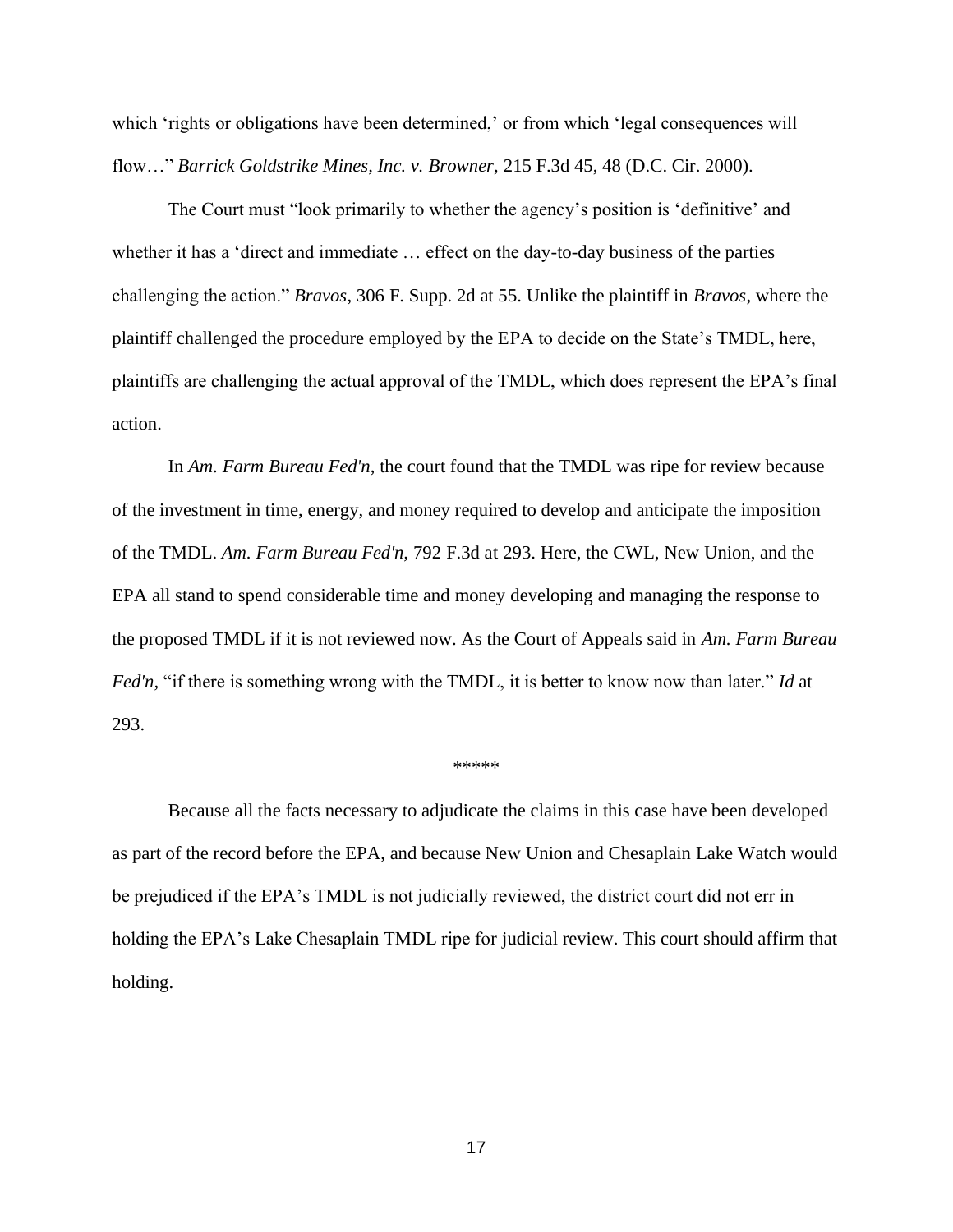**II. Congressional Intent Leaves Little Room for Administrative Interpretation by the EPA Regarding the Definition of "Total Maximum Daily Load" in the Context of the Clean Water Act.**

When a court reviews an agency's construction of the statute which it administers, it is confronted with two questions: (1) Whether Congress has directly spoken to the precise question at issue, and (2) where the statute is silent or ambiguous with respect to the specific issue, whether the agency's answer is based on a permissible construction of the statute. *Chevron, U.S.A, Inc. v. NRDC, Inc*., 467 U.S. 837 (1984); also see *Nat. Res. Def. Council, Inc. v. U.S.E.P.A.*, 859 F.2d 156 (D.C. Cir. 1988). When analyzing statutory construction, the court must first attempt to discern congressional intent using "traditional tools of statutory construction." *INS v. Cardoza–Fonseca*, 480 U.S. 421, 107 S.Ct. 1207, 1221, 94 L.Ed.2d 434 (1987) (Case in which the Supreme Court considered both plain language and legislative history of an immigration policy to analyze congressional intent). If a court, in determining whether an agency's answer is based on a permissible construction of the statute, ascertains that Congress had an intention on the precise question at issue, that intention is the law and must be given effect. *Chevron,* 467 U.S. at 842, 843.

However, when Congress has explicitly left a gap for the agency to fill, there is an express delegation of authority to the agency to interpret the specific provision of the statute by setting their own regulations. *Id* at 843, 844*.* In such a case, it should be noted that a court may not substitute its own construction of a statutory provision for a reasonable interpretation made by the administrator of an agency. *Id* at 844*.* To determine the reasonableness of an agency's statutory construction, the court may look to both the agency's textual analysis and to the compatibility of that interpretation with the Congressional purposes behind the statute. *Cont'l Air*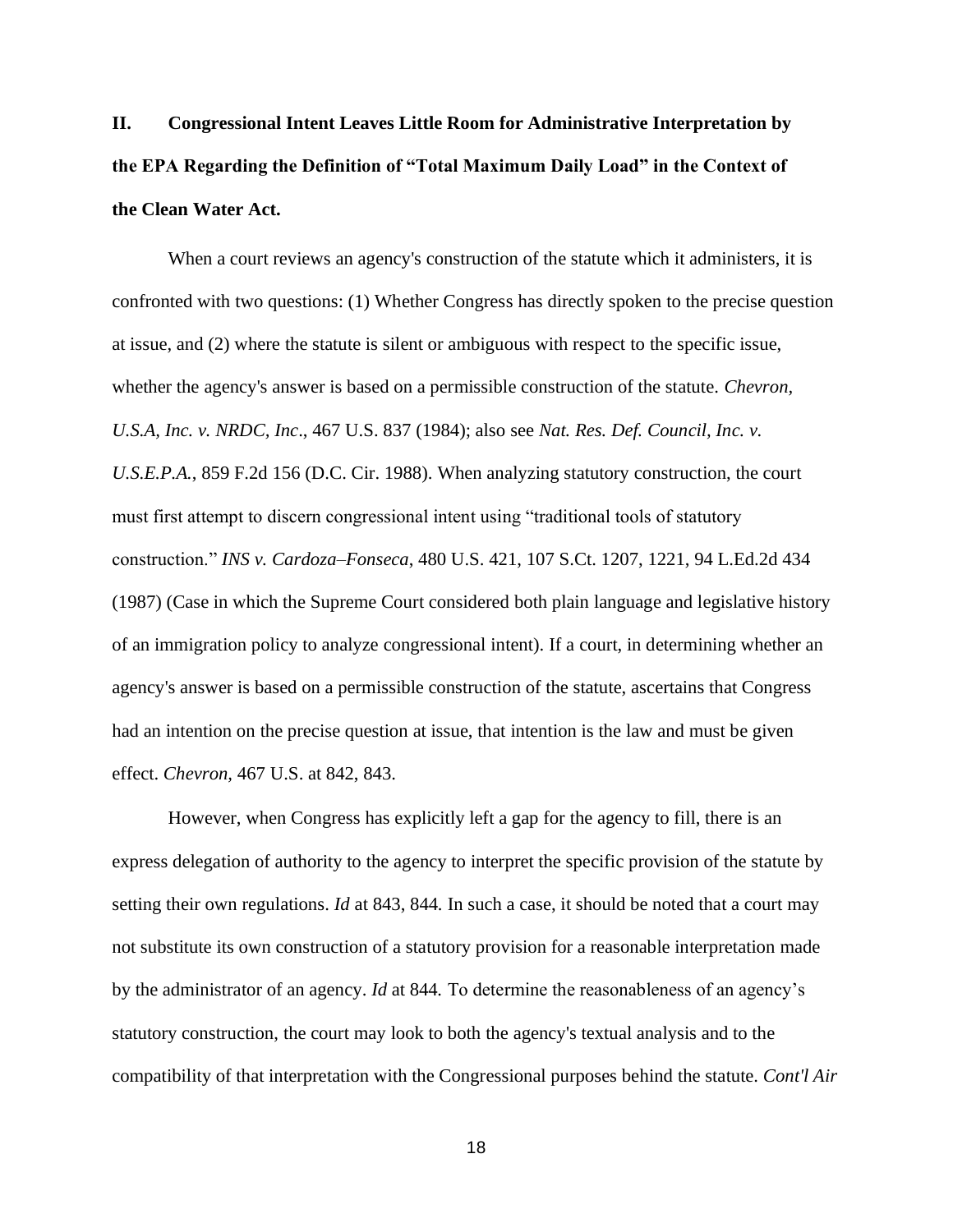*Lines, Inc. v. Dep't of Transp*., 843 F.2d 1444 (D.C. Cir. 1988). (Finding that traditional tools of statutory construction resulted in ambiguous conclusions regarding congressional intent, the court turned to the Department of Transportation's textual analysis of the statute and the compatibility of this interpretation with the Congressional purposes of the statute).

Several of the issues before the court concern the interpretation of "Total Maximum Daily Load," or TMDL, within the context of the CWA. While the CWA does not explicitly define TMDLs, it does provide that they "shall be established at a level necessary to implement the applicable water quality standards with seasonal variations and a margin of safety which takes into account any lack of knowledge concerning the relationship between effluent limitations and water quality." 33 U.S.C. §1313(d)(1)(C). Though this language does not make congressional intent immediately clear, further analysis under the framework established in *Chevron* demonstrates that (1) EPA's rejection of the New Union Chesaplain Watershed TMDL was not contrary to law, because Congress intended to include both WLAs and LAs in a TMDL, and (2) The EPA's adoption of a TMDL for the Lake Chesaplain Watershed consisting of an annual reduction goes against the congressional intent that the word "daily" would be interpreted to literally mean "every day."

# **A. The EPA's determination to reject the New Union Chesaplain Watershed phosphorus TMDL on the grounds that it failed to include wasteload allocations and load allocations was not contrary to law.**

Applying the traditional tools of statutory construction to the definition of a TMDL in the context of the CWA makes it abundantly clear that Congress intended to include both WLAs and LAs in the calculations. As was established in *Chevron,* congressional intent is the law and must be given effect. *Chevron,* 467 U.S. at 842, 843. The court can discern congressional intent using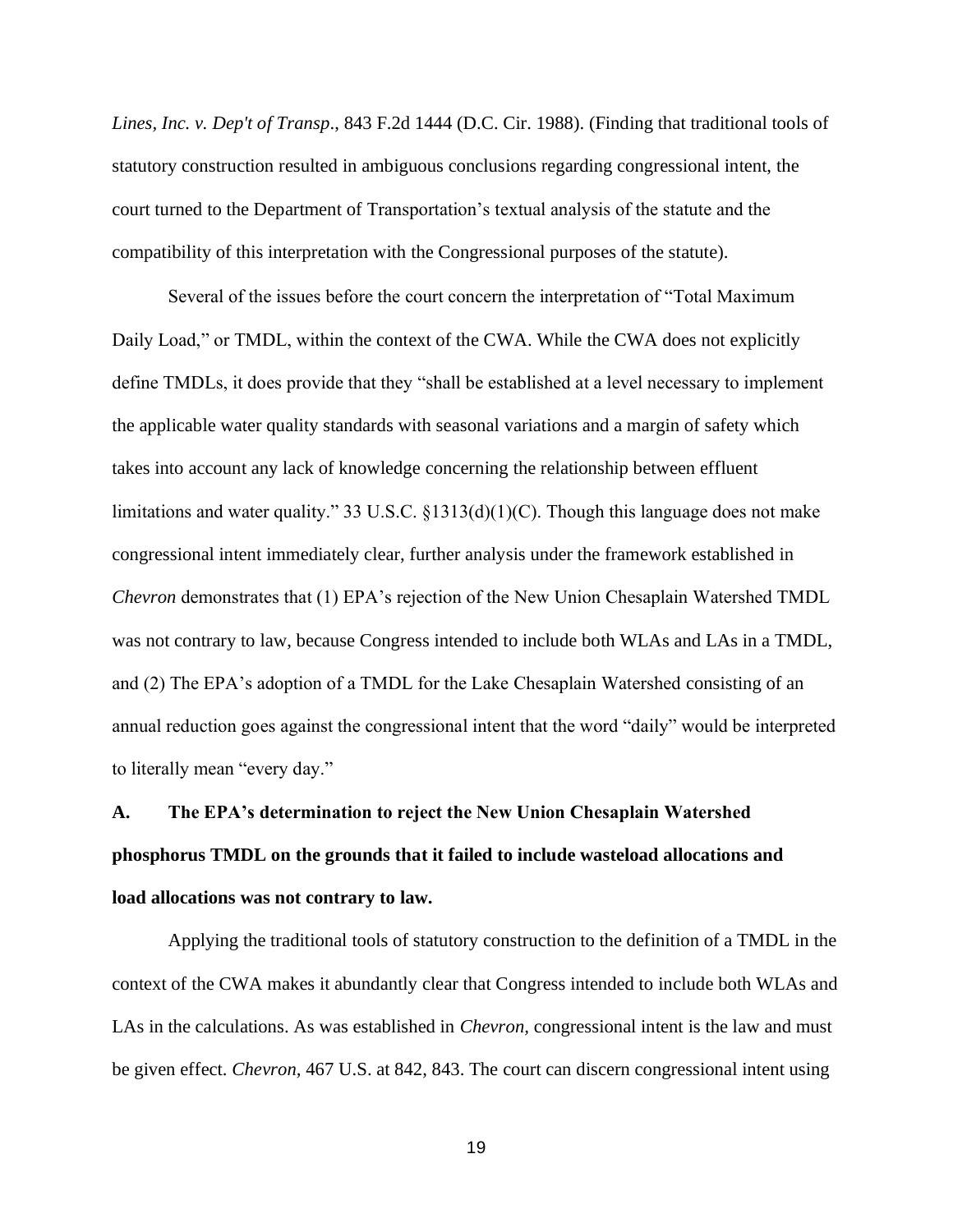"traditional tools of statutory construction," including analyzing the plain language and the legislative history of the statute at issue. *INS,* 480 U.S. at 433, 436, 448. Both the plain language and the legislative history of TMDLs as provided in 33 U.S.C. §1313(d)(1)(C) reveals congressional intent to include WLAs and LAs into TMDL calculations.

In using the "traditional tools of statutory construction," the first consideration is the statute's plain language. *United States v. Dauray*, 215 F.3d 257 (2d Cir. 2000). However, in the case at hand, this can be simplified even further; the court should first consider the plain language meaning of a "Total Maximum Daily Load." The word which holds the most weight regarding the inclusion of wasteload allocations and load allocations is "total." The word "total" can exist in many forms; as an adjective, as a noun, as a verb, and even as an adverb. However, despite all of these different forms of "total," the definition is always the same; "comprising or constituting a whole," "absolute," "an entire quantity," and "a product of addition." Dictionary by Merriam Webster, *https://www.merriam-webster.com/dictionary/total* (last visited Nov 20, 2021)*.* While this list of the definitions of "total" from the Merriam-Webster Dictionary is not exhaustive, it is clear that the word can be understood to mean the entirety of a thing. Therefore, the plain language of TMDL would clearly include both WLAs and LAs, and would imply that Congress intended both allocation types to be considered in the computation of a TMDL.

It is true that several courts have found that the CWA directive to establish TMDLs was ambiguous, and the term "total" was susceptible to multiple meanings. *Am. Farm Bureau Fed'n,*  792 F.3d at 298. These cases hold that "total" is not as straightforward as it appears at first glance and that TMDL factors such as seasonality and margins of safety make the use of the word "total" ambiguous. *Id.* Additionally, a noted source of ambiguity is that the CWA "assigns the primary responsibility for regulating point sources to the EPA and nonpoint sources to the states." *Id* at 299*.*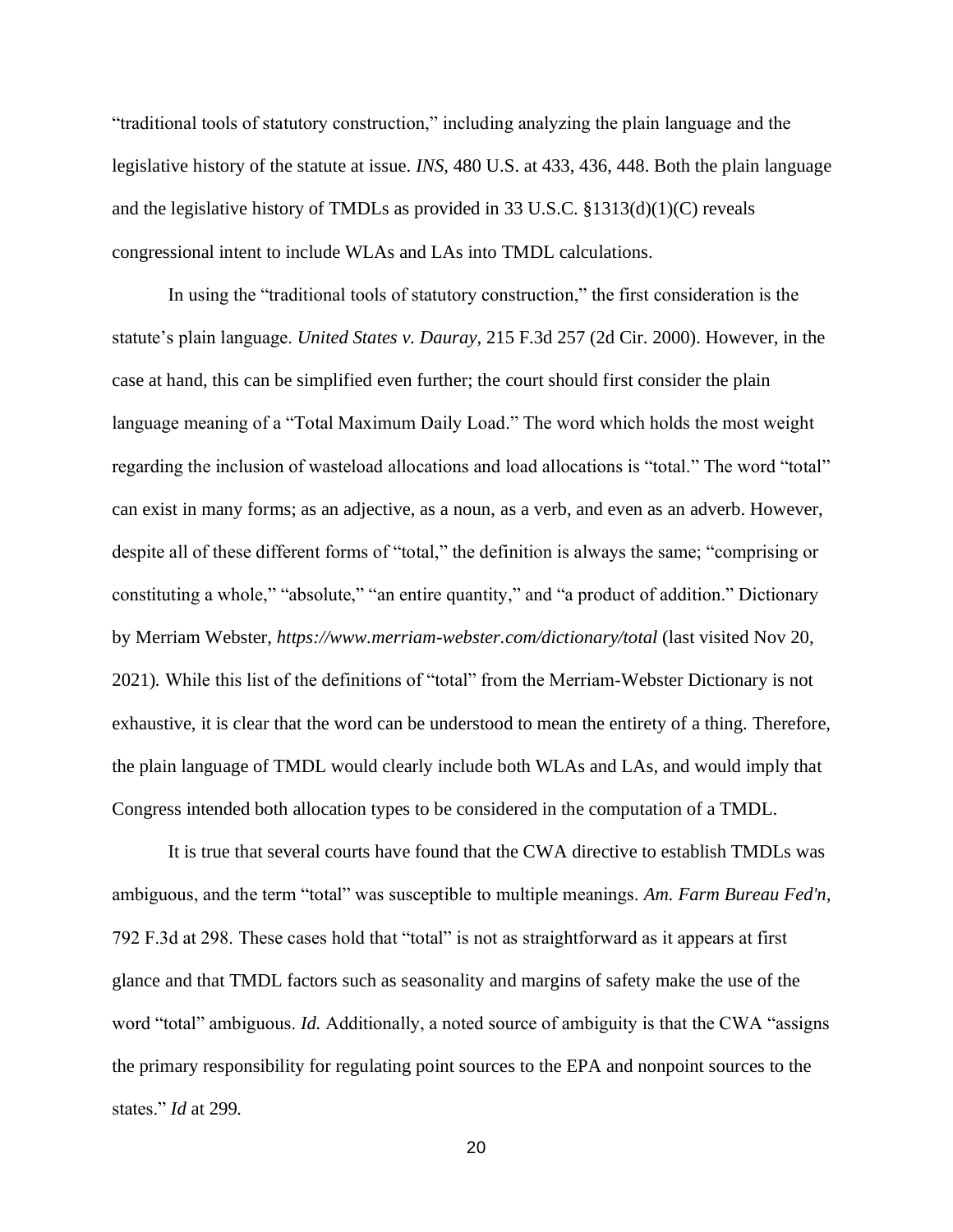However, this argument for ambiguity is unconvincing because it does not overcome the use of the word "total" in TMDLs. This argument is made even stronger because although states are responsible for regulating nonpoint sources, "in drafting a TMDL the Clean Water Act unambiguously requires the author (here, the EPA) to take into account nonpoint sources." *Id.*  This admission by the court in *Am. Farm Bureau Fed'n* directly rebuts their finding of ambiguity, as it reveals that a TMDL drafted by the EPA would be responsible for accounting for both WLAs from point sources and LAs from nonpoint sources. Additionally, even with ambiguity, the *Am. Farm Bureau Fed'n* court found that a regulation establishing a TMDL as the sum of WLAs from point sources and LAs for non-point sources was a reasonable interpretation of EPA's ability to establish a TMDL, which was a "highly complex and technical matter, and was consistent with overall goal of water pollution regulation." *Id* at 300*.* 

The legislative history of TMDL also reveals congressional intent to include WLAs and LAs into TMDL calculations. This is because while 33 U.S.C.A.  $$1313(d)(1)(C)$  is silent on these allocations, they are clearly included as part of TMDL calculations under 40 C.F.R. §130.2(i). The definition of a TMDL within the Federal Regulations is "the sum of the individual WLAs for point sources and LAs for nonpoint sources and natural background . . . [i]f Best Management Practices (BMPs) or other nonpoint source pollution controls make more stringent load allocations practicable, then wasteload allocations can be made less stringent." 40 C.F.R. §130.2(i). This federal definition shows clear intent to include both WLAs and LAs in the definition and calculation of a TMDL; the regulation even includes a provision to balance the two allocations against each other.

\*\*\*\*\*

The plain language interpretation of a TMDL, combined with the congressional intent made clear through federal regulations, demonstrates that Congress intended to include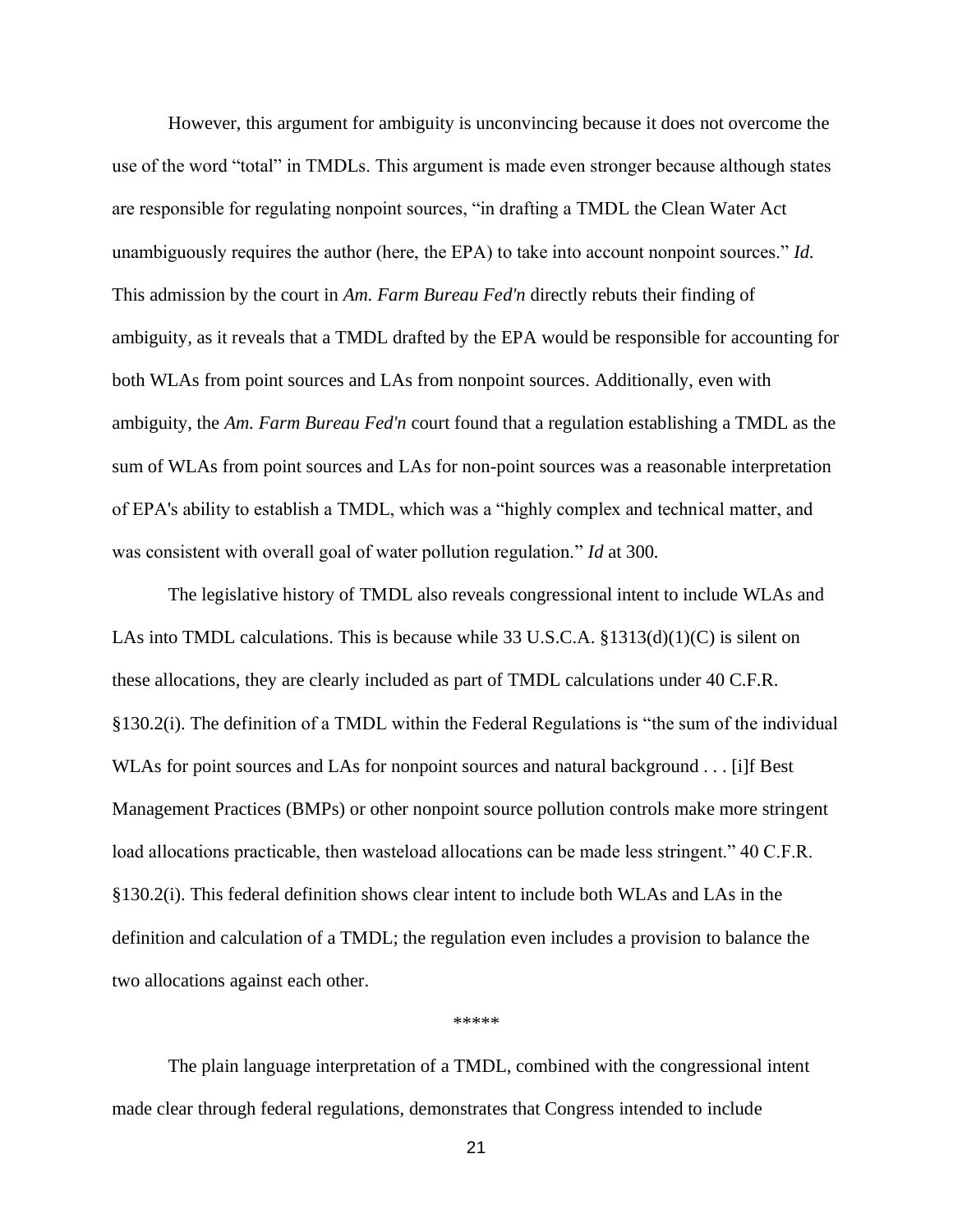wasteload allocations and load allocations into TMDL calculations. Since *Chevron* establishes that Congressional intent is akin to law, the EPA's determination to reject the New Union Chesaplain Watershed phosphorus TMDL on the grounds that it failed to include wasteload allocations and load allocations was not contrary to law. This finding by the District Court should be upheld.

# **B. The EPA's adoption of a TMDL for the Lake Chesaplain Watershed consisting of an annual pollution loading reduction to be phased in over five years violates the CWA § 303(d) requirements for a valid TMDL.**

The EPA's adoption of a TMDL for the Lake Chesaplain Watershed raises the question of whether an annual pollution loading reduction to be phased over five years violates the requirements for a valid TMDL. Analysis shows that the EPA's TMDL does in fact violate these requirements, as it does not defer to Congress's intended definition of "total maximum daily load." In the same way in which the traditional tools of statutory construction demonstrate congressional intent to include both WLAs and LAs in the calculations of TMDL, they also clearly demonstrate that "daily" is intended to mean "every day." Once again, the court must look to the *Chevron* framework in order to analyze the congressional intent behind the use of "daily" in the context of a TMDL.

Whether the word is used as an adjective, noun, or adverb, "daily" is consistently defined as something occurring every day. Dictionary by Merriam Webster, *https://www.merriamwebster.com/dictionary/daily* (last visited Nov 20, 2021)*.* There is no ambiguity anywhere within this definition. That Congress included the word "daily" in the term TMDL is a clear indication that they intended TMDLs to be applied by using the plain language meaning of the word. This plain-language interpretation of "daily" was upheld by the D.C. Circuit Court in 2006, where the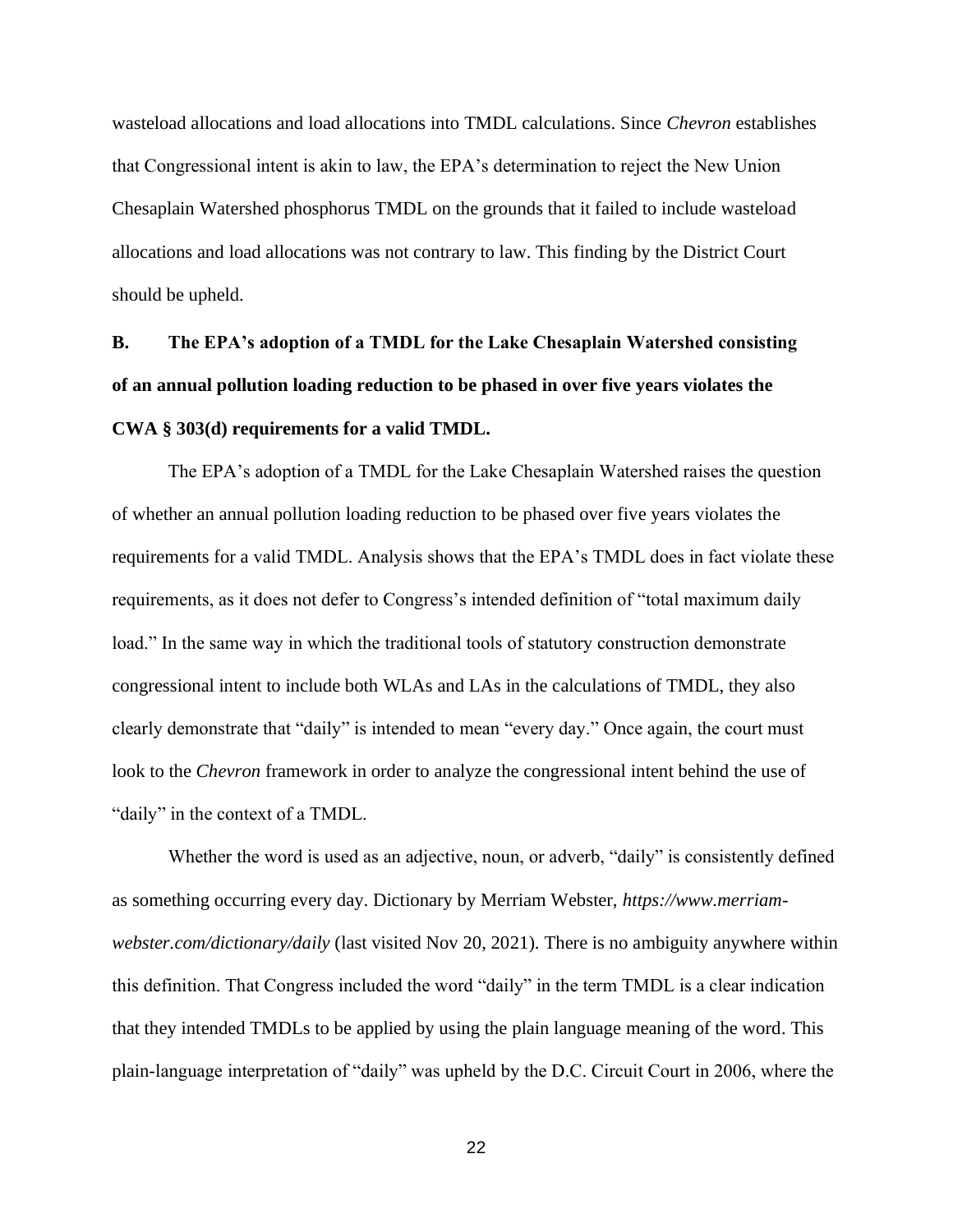court found that the CWA unambiguously required the establishment of daily loads, and therefore EPA could not approve seasonal or annual loads. *Friends of Earth, Inc.,* 446 F.3d at 144. This court also noted that "a load expressed as a quantity per day is no different from a daily load, and we have never held that Congress must repeat itself or use extraneous words before we acknowledge its unambiguous intent." *Id;* also see *New York v. EPA*, 443 F.3d 880, 883 (D.C.Cir.2006).

It should be noted that in this decision, the D.C. court decided to ignore precedent set by the 2nd Circuit in 2001 where it was held that a TMDL for waterbody pollutants may be expressed by another measure of mass per time. *Nat. Res. Def. Council, Inc. v. Muszynski*, 268 F.3d 91 (2d Cir. 2001). The 2nd Circuit found this to be true on the grounds that the plain language meaning of "daily" was an overly narrow reading of the statute that lost sight of the overall structure and purpose of the CWA. *Id* at 98*.* This court also found that the plain language meaning of "daily" could result in statutory interpretation that produces absurd results. *Id* at 99*;*  also see *Dauray*, 215 F.3d at 264 (A statute should be interpreted in a way that avoids absurd results). However, the D.C. Circuit Court found that the EPA could not avoid literal interpretation of the statutory term "daily" on grounds of absurdity because courts cannot "set aside a statute's plain language simply because the agency thinks it leads to undesirable consequences in some applications." *Friends of Earth, Inc.,* 446 F.3d at 145; also see *Sierra Club v. EPA*, 294 F.3d 155 (D.C. Cir. 2002).

#### \*\*\*\*\*

The plain language interpretation of a TMDL, combined with the congressional intent made clear through federal regulations, demonstrates that Congress intended for "daily" to be interpreted literally as "every day." As *Chevron* establishes that Congressional intent is akin to law, EPA's adoption of a TMDL for the Lake Chesaplain Watershed consisting of an annual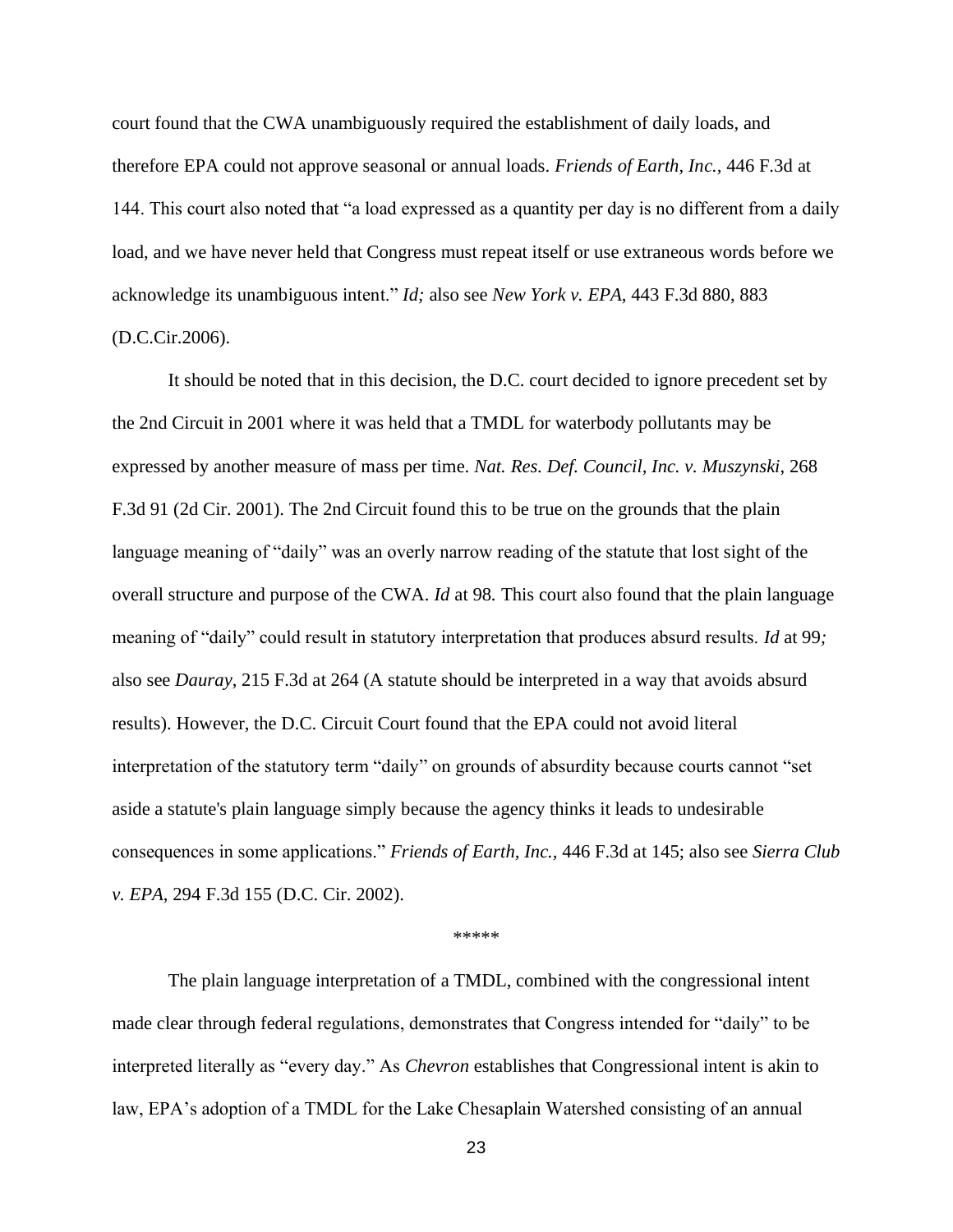pollution loading reduction to be phased in over five years violates the CWA § 303(d) requirements for a valid TMDL and the District Court's finding should be upheld.

## **III. EPA's Consideration of BMP's in Wasteload Allocation Credit Program Was "Arbitrary and Capricious" Because of Known Political Opposition to Implementation**

The EPA argues that the agency considered all relevant factors and gave a reasonable basis for its decision to approve the validity of wasteload allocation credits based on assumed nonpoint source BMPs. This argument fails because it is unreasonable to plan and give advice based on standards and programs that have no chance of actual implementation. Political opposition to the implementation of the BMPs prompted New Union to abandon attempts to include BMPs in their own watershed implementation plan, and in two years since the adoption of the TMDL, New Union has taken no action to execute the BMPs suggested in the CWIP. Record at 16.

The Court applies the highly deferential "arbitrary and capricious" standard of review to evaluate claims involving an agency applying its own regulatory standard to the record before the agency. *See Citizens to Preserve Overton Park, Inc. v. Volpe*, 401 U.S. 402, 416 (1971); *City of New York v. Shahala*, 34 F.3d 1161, 1167 (2d Cir. 1994). Simply stated, this standard requires the Court to consider whether an agency considered all the relevant factors and gave a reasonable basis for its decision. The operative phrase in this argument is the term 'reasonable basis.'

There is simply nothing in the record that shows the EPA had a reasonable basis for considering BMPs in their wasteload allocation credit program for the TMDL. Though the District Court rejected the argument by CLW that in order to take credit for nonpoint source BMP pollutant loading reductions there must be a "reasonable assurance" that the reductions will be achieved, the EPA's internal documents show that it should still be a key factor in making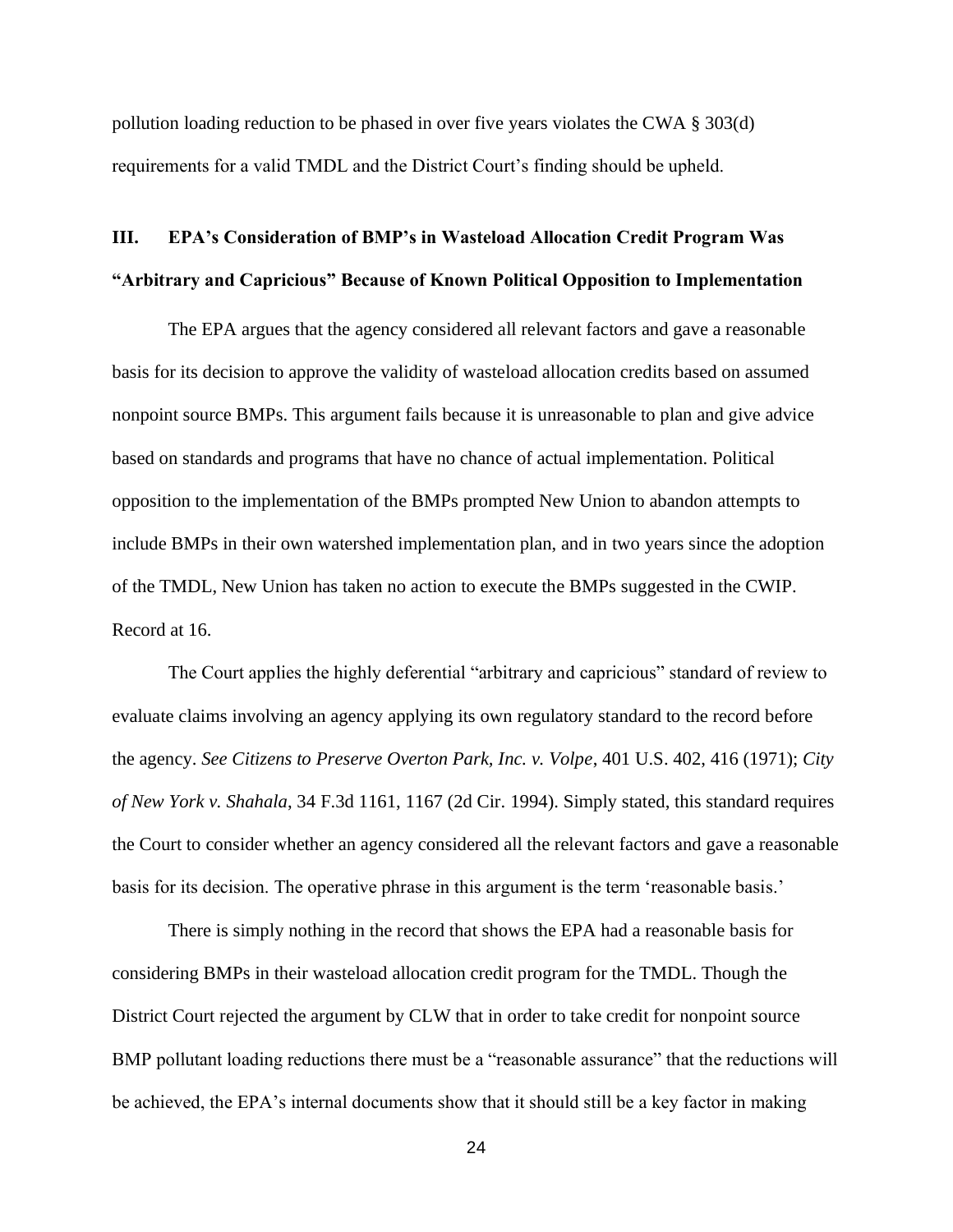such a determination. EPA, Guidance for Water Quality Based Decisions: The TMDL Process (1991). https://www.epa.gov/sites/default/files/2018-10/documents/guidance-water-tmdlprocess.pdf. According to the EPA, "the record should show that in the case of any credit for future nonpoint source reductions... there is reasonable assurance that nonpoint source controls will be implemented and maintained." *Id*. In this case, the EPA did not follow its own guidelines for whether a crediting program for nonpoint source reductions should be approved.

Nothing in the record indicated that the State of New Union had any intentions to ever implement BMPs suggested by the CWIP. In fact, New Union, in suggesting an alternative watershed implementation plan, limited its efforts to establishing a total loading and avoided any attempt to require BMPs or allocate the loading among sources. Record at 16.

Since the adoption of the TMDL two years ago, New Union has not taken any action to implement the BMPs from the CWIP. *Id*. The lack of engagement over several years with the BMPs as a measure to manage nonpoint sources of pollution demonstrates the incapability of these measures in ensuring compliance with the CWA and maintaining healthy watershed ecosystems.

The district court held that the CWA § 303 TMDL program is a planning and information program and that nothing in the CWA requires actual implementation and compliance by nonpoint sources. *See Sierra Club v. Meiburg*, 296 F.3d 1021, 1025 (11th Cir. 2002); *City of Arcadia,* 265 F. Supp. 2d at 1142. Though the program is not an implementation program, its planning and information should still be grounded in reality, as noted above by the internal EPA document related to the TMDL process.

The EPA's TMDL provides New Union with information about possible BMPs that could be used to comply with water quality standards. Still, it is arbitrary of the agency to